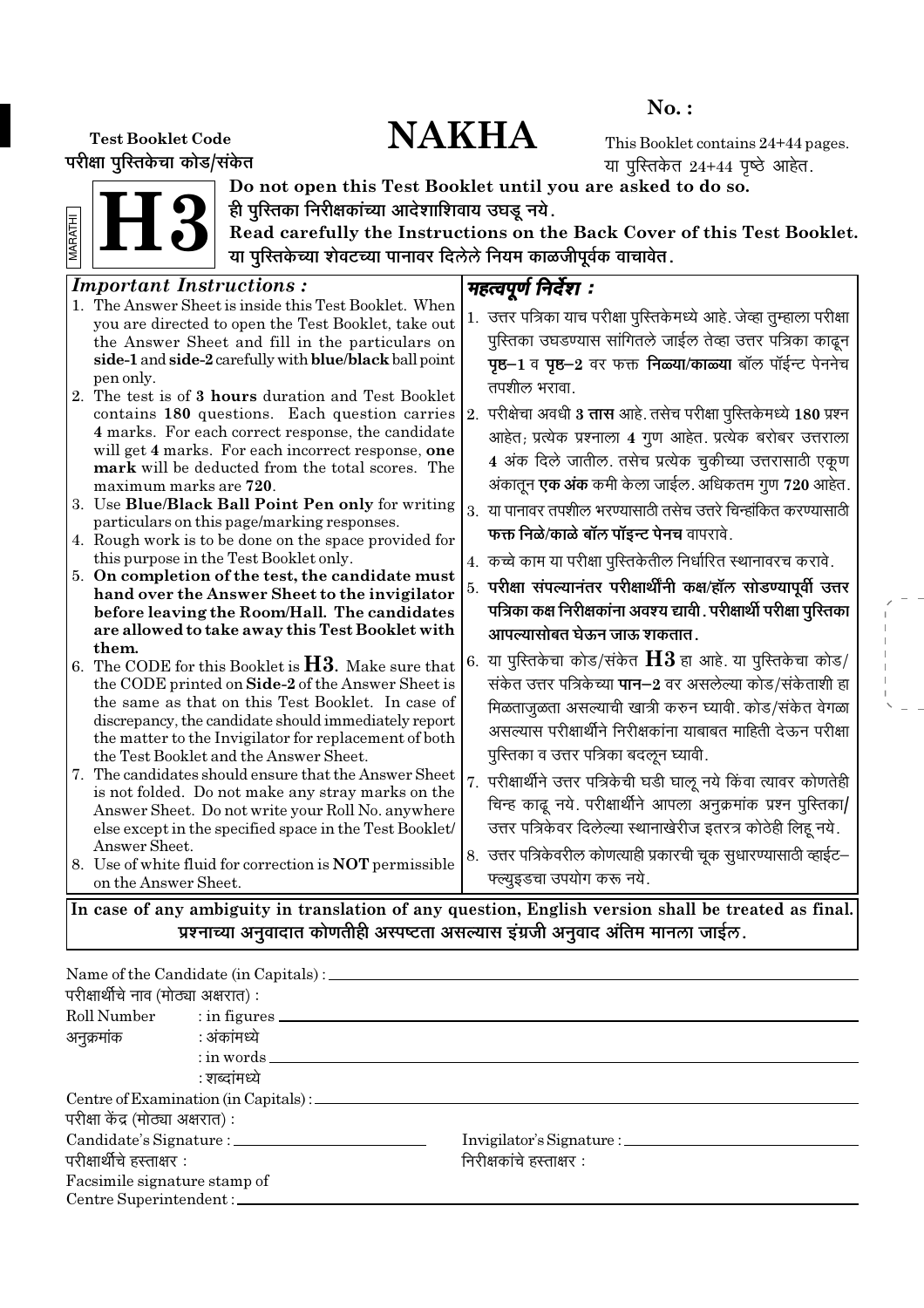

लहान कोन असलेल्या (लोलकाचा कोन A आहे) लोलकाच्या एका पृष्ठभागावर  $i$  आपाती कोन असलेला एक किरण आपाती आहे व विरुद्ध पृष्ठभागापासून तो लंबरूप बाहेर पडतो. जर लोलकाच्या पदार्थाचा अपवर्तनांक  $\mu$  आहे तर आपाती कोन  $i$ जवळपास आहे.  $\mu A$  $(1)$  $\overline{2}$ A  $(2)$  $2<sub>\mu</sub>$  $(3)$  $\mu$  $(4)$  $\mu A$ एका वस्तुचे वजन पृथ्वीच्या पृष्ठभागावर 72 N आहे. पृथ्वीच्या अर्ध्या त्रिज्येच्या उंचीवर त्यावर गरुत्वीय बल किती आहे? 24 N  $(1)$  $(2)$ 48 N  $(3)$ 32 N  $(4)$ 30 N एका लोखंडाच्या दांड्याची प्रभाव्यता 599 आहे व तो  $1200$  A m<sup>-1</sup> चुंबकन क्षेत्रात ठेवला. दांड्याच्या पदार्थाची पार्यता आहे.  $(\mu_0 = 4\pi \times 10^{-7} \text{ T m A}^{-1})$  $2.4\pi \times 10^{-7}$  T m A<sup>-1</sup>  $(1)$  $2.4\pi \times 10^{-4}$  T m A<sup>-1</sup>  $(2)$  $8.0 \times 10^{-5}$  T m A<sup>-1</sup>  $(3)$  $2.4\pi \times 10^{-5}$  T m A<sup>-1</sup>  $(4)$ टांझीस्टरच्या क्रियेत. खालीलपैकी कोणते विधान **बरोबर** आहे? पायाचा भाग खूप बारीक असला पाहिजे व हलका  $(1)$ प्रलेपित असावा. पाया. उत्सर्जी व संग्राही भाग यांना सारखीच प्रलेपनाची  $(2)$ संहती असली पाहिजे. पाया. उत्सर्जी व संग्राही भाग यांचा आकार सारखाच  $(3)$ असला पाहिजे.

उत्सर्जी संधिस्थान व संग्राही संधिस्थान दोनही पुरोगामी  $(4)$ अभिनती आहेत

 $20$  W/cm<sup>2</sup> सरासरी अभिवाह असलेला प्रकाश 20 cm<sup>2</sup>  $10.$ पृष्ठीय क्षेत्रफळ असलेल्या अपरावर्तीत पृष्ठभागावर लंबरूप पडतो. एका मिनीटात पृष्ठभागानी घेतलेली ऊर्जा आहे

> $48 \times 10^3$  J  $(1)$

6.

7.

8.

9.

- $(2)$  $10 \times 10^3$  J
- $(3)$  $12 \times 10^3$  J
- $24 \times 10^3$  J  $(4)$

#### **MARATHI**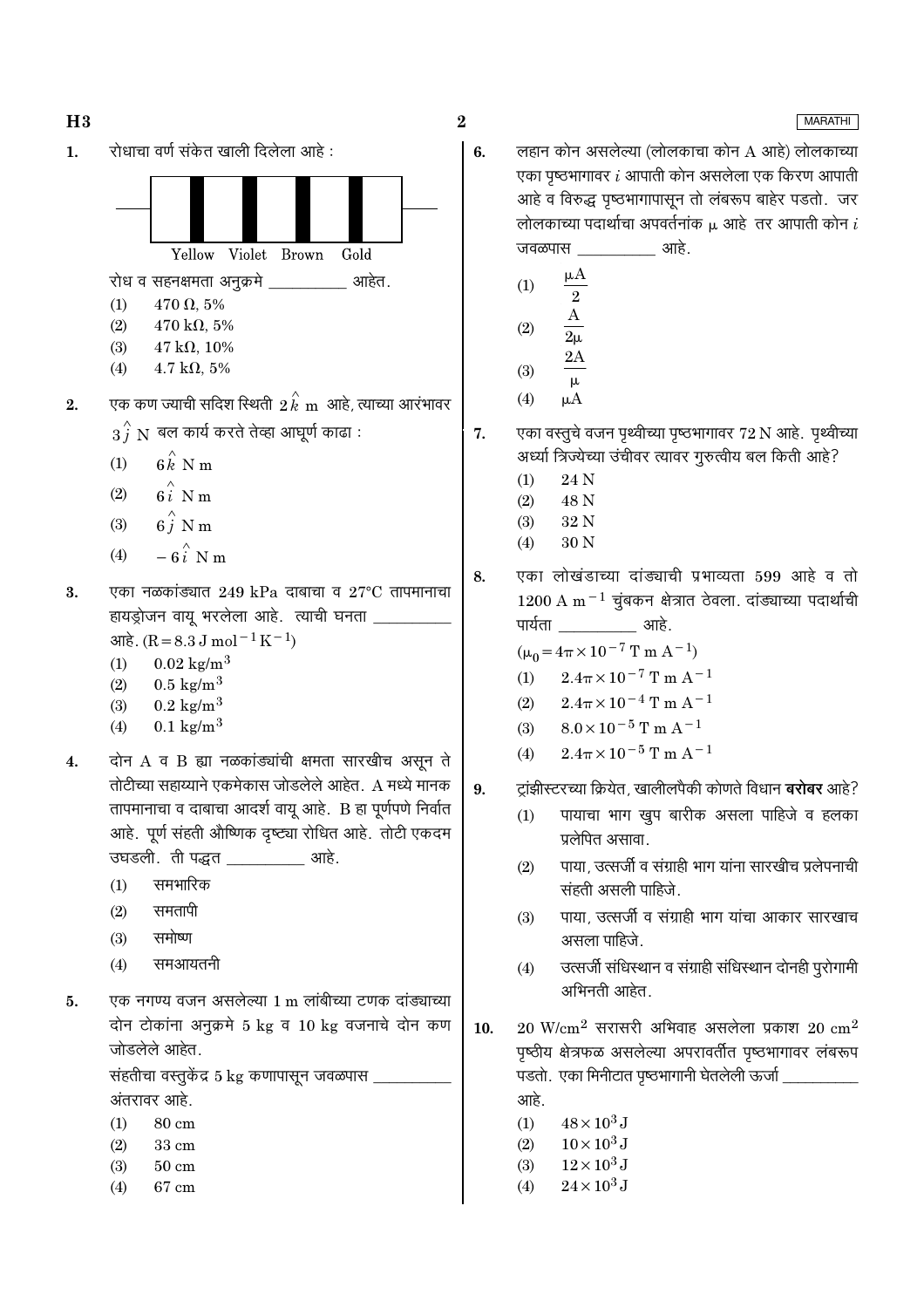एका लहान विद्युत द्विध्रुवाचे द्विध्रुव आघूर्ण  $16 \times 10^{-9}$  C m 11. आहे. द्विध्रुवाच्या मध्यापासून 0.6 m अंतरावरील बिंदू जो द्विध्रुव अक्षाशी 60° चा कोन करतो त्या द्विध्रुवामुळे विद्युत विभव ्याहे.

$$
\left(\frac{1}{4\pi\epsilon_0} = 9 \times 10^9 \text{ N m}^2/\text{C}^2\right)
$$
  
(1)  $\text{q} = 10^9 \text{ N m}^2/\text{C}^2$ 

- $(2)$  $50\,\mathrm{V}$
- $(3)$ 200 V
- 400 V  $(4)$
- एक चेंडू कड्याच्या टोकावरून 20 m/s वेगाने उभ्या दिशेत 12. खाली फेकला. तो थोड्या वेळाने 80 m/s वेगाने जमिनीवर आदळतो. कड्याची उंची आहे.  $(g = 10 \text{ m/s}^2)$ 
	- $300 \text{ m}$  $(1)$
	- $(2)$ 360 m
	- $(3)$ 340 m
	- $(4)$ 320 m
- एक रोधाची तार मिटर सेतूच्या डाव्या मोकळ्या जागेत जोडली 13. व 10 $\Omega$  चा रोध उजव्या मोकळ्या जागेत जोडला असता सेतू मधील बिंदू सेतूच्या तारेस 3: 2 गुणोत्तरात विभागीत होतो. जर रोधाच्या तारेची लांबी 1.5 m आहे, तर 1  $\Omega$  रोधाच्या तारेची लांबी खाड़े.
	- $1.5 \times 10^{-2}$  m  $(1)$
	- $(2)$  $1.0 \times 10^{-2}$  m
	- $1.0 \times 10^{-1}$  m  $(3)$
	- $(4)$  $1.5 \times 10^{-1}$  m
- जेव्हा युरेनियम समस्थानिक  $^{235}_{92}$ U हा न्युट्रॉन बरोबर मारा 14. केला, तो  $^{89}_{36}\rm{Kr}$  उत्पन्न करतो, तीन न्युट्रॉन्स व
	- $^{103}_{36}\mathrm{Kr}$  $(1)$
	- $\frac{144}{56}$ Ba  $(2)$
	-
	- $^{91}_{40}Zr$  $(3)$
	- $^{101}_{36}$ Kr  $(4)$
- एका लांब सोलेनॉईडची लांबी 50 cm असून त्यास 100 वेढे 15. आहेत व त्यातून 2.5 A धारा वाहते. सोलेनॉईडच्या मध्यावर चूंबकीय क्षेत्र \_\_\_\_\_\_\_\_\_\_\_ आहे.

 $(\mu_0 = 4\pi \times 10^{-7}$  T m  $A^{-1}$ )  $(1)$  $3.14\times10^{-5}$  T  $(2)$  $6.28 \times 10^{-4}$  T  $3.14 \times 10^{-4}$  T  $(3)$ 

 $6.28 \times 10^{-5}$  T  $(4)$ 

 $\bf{3}$ 

16.

17.

18.

19.

20.

MgL

 $AL_1$ 

 $(4)$ 

एकअणूक वायुसाठी सरासरी औष्णिक ऊर्जा \_ आहे.  $(k_B = \text{sqrt}$ व्याल्टझमनचा स्थिरांक व T = निरपेक्ष तापमान)  $\frac{7}{2}$  $k_{\rm B}T$  $(1)$  $\frac{1}{2}$  $\frac{3}{2}$  $k_BT$  $(2)$  $(3)$  $k_BT$  $\frac{5}{2}$  k<sub>B</sub>T  $(4)$  $r$  त्रिज्या असलेली केशिका नळी पाण्यात बुडविली व त्यामध्ये h उंचीपर्यंत पाणी चढते. केशिकेतील पाण्याचे वस्तुमान 5 g आहे. दूसरी 2r त्रिज्या असलेली केशिका नळी पाण्यात बुडविली. त्या नळीत चढलेल्या पाण्याचे वस्तुमान \_\_\_\_\_\_\_\_\_\_\_ आहे.  $(1)$  $20.0 g$  $(2)$  $2.5 g$  $(3)$  $5.0g$  $10.0 g$  $(4)$ विद्युत क्षेत्र व चुंबकीय क्षेत्र यांचे घटकाबरोबर विद्युत चुंबकीय तरंगाची तीव्रता यांनी सहाय्यीत केलेले गुणोत्तर \_\_\_\_\_\_ आहे. (c = विद्युत चुंबकीय तरंगाचा वेग)  $1 \cdot c^2$  $(1)$  $(2)$  $c:1$  $(3)$  $1:1$  $(4)$  $1 : c$ एका ताऱ्यापासून 600 nm तरंगलांबीचा प्रकाश येत आहे असे माना. ज्या दूरदर्शीच्या वस्तूभिंगाचा व्यास 2 m आहे त्या दूरदर्शीच्या वियोजनाची मर्यादा \_\_\_\_\_\_\_\_\_\_\_ आहे.  $(1)$  $6.00\times10^{-7}\,\mathrm{rad}$  $3.66 \times 10^{-7}$  rad  $(2)$  $1.83 \times 10^{-7}$  rad  $(3)$  $7.32 \times 10^{-7}$  rad  $(4)$ एका स्थिर आधारापासून L लांबीची व A काटछेद क्षेत्रफळ असलेली एक तार टांगलेली आहे. जेव्हा तिच्या मोकळ्या टोकापासून M वस्तूमान टांगलेले असते तेव्हा तिची लांबी  $L_1$ पर्यंत बदलते. यंगच्या मापांकाची पदावली व्यास्था आहे. MgL  $(1)$  $\overline{A(L_1 - L)}$  $MgL_1$  $(2)$  $AI<sub>1</sub>$  $Mg(L_1 - L)$  $(3)$  $\overline{AL}$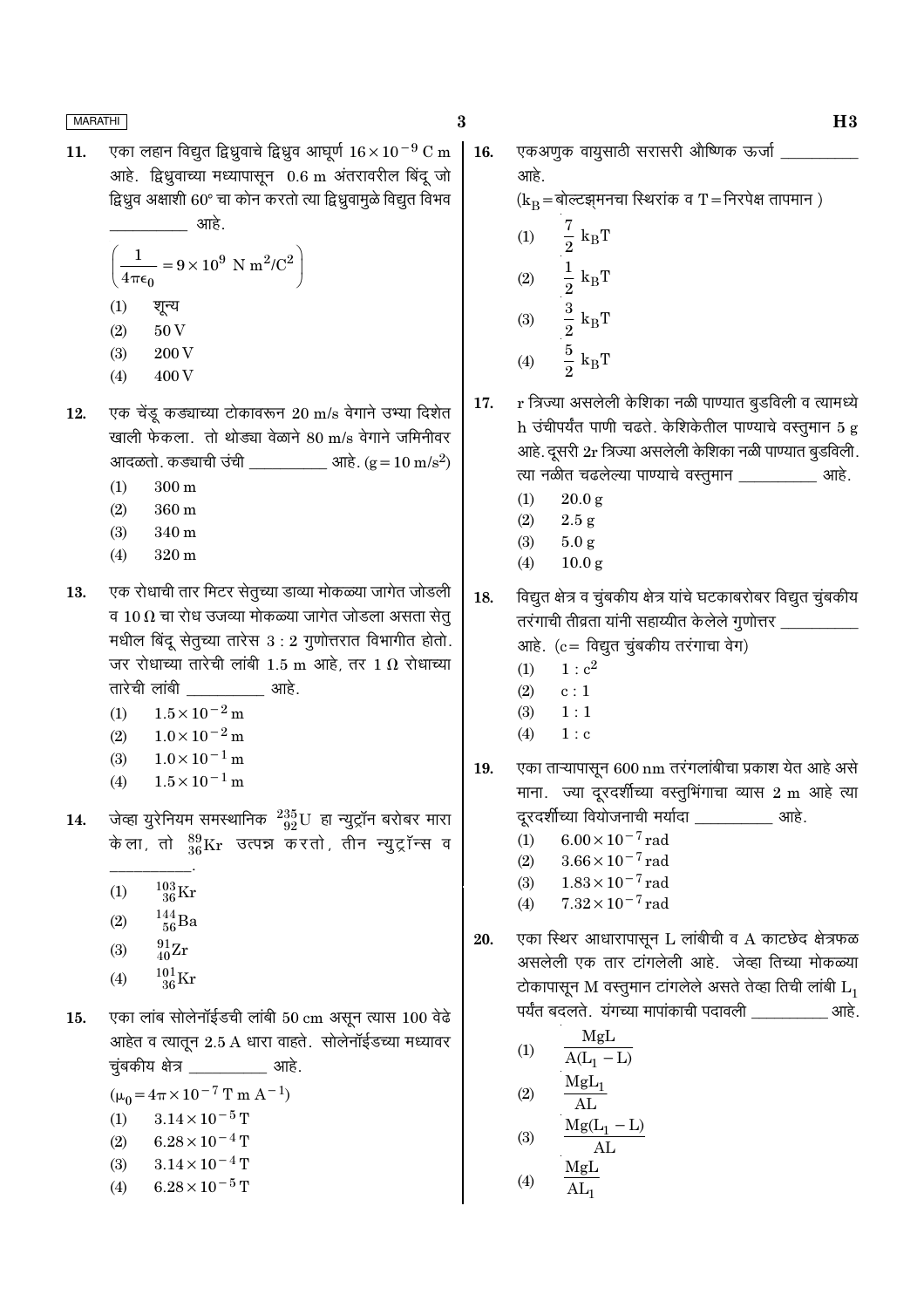$H3$ 

0.006  $(1)$ 

- $(2)$ 6
- $(3)$  $0.6$
- $(4)$ 0.06
- 22. अवकाशातील एका भागात,  $0.2 \text{ m}^3$  आकारमानात, सगळीकडे  $5V$  विद्युत विभव आढळले. त्या भागातील विद्युत क्षेत्राचे परिमाण ः आहे.
	- $(1)$  $5 N/C$
	- $(2)$ शून्य
	- $0.5$  N/C  $(3)$
	- $(4)$  $1 N/C$
- रेणू व्यास d व n घनता अंक असलेल्या वायूचा माध्य मुक्त 23. \_\_\_\_ असा अभिव्यक्त करता येऊ शकेल. पथ
	- $\mathbf{1}$  $(1)$  $\sqrt{2} n^2 \pi^2 d^2$  $\mathbf{1}$  $(2)$  $\sqrt{2}$  nπd  $(3)$  $\overline{\sqrt{2} \ \overline{\mathfrak{m}} \pi \mathfrak{d}^2}$
	- $\frac{1}{\sqrt{2} n^2 \pi d^2}$  $(4)$
- एक इलेक्ट्रॉन स्थिरतेपासून V volt विभवांतरात त्वरित केला. 24. जर इलेक्ट्रॉनची डी-ब्रोग्ली तरंगलांबी  $1.227 \times 10^{-2}$  nm आहे, तर विभवांतर \_\_\_\_\_\_\_\_\_\_\_\_ आहे.
	- $10^4$  V  $(1)$
	- $(2)$  $10V$
	- $(3)$  $10^2$  V
	- $10^3$  V  $(4)$
- एक गिटारमध्ये, A व B ह्या दोन दोऱ्या सारख्याच पदार्थापासून 25. बनविल्या असून त्या किंचित स्वरमिलाफ होत नाहीत व  $6$  Hz वारंवारतेचे विस्पंद तयार करतात. जेव्हा B मधील ताण थोड़ा कमी केला, विस्पंद वारंवारता 7 Hz पर्यंत वाढते. जर  $A$  ची वारंवारता 530 Hz आहे, तर B ची मूळ वारंवारता असेल.
	- 537 Hz
	- $(1)$ 523 Hz  $(2)$
	- 524 Hz  $(3)$
	- 536 Hz  $(4)$
- $40 \mu$ F चे संधारित्र  $200 \text{ V}$ ,  $50 \text{ Hz}$  प्रत्यावर्ती धारेच्या पुरवट्यास 26. जोडले. परिपथातील धारेची वर्गमाध्य वर्गमूळ किंमत जवळपास

|     |           | आहे. |
|-----|-----------|------|
| (1) | 25.1 A    |      |
| (9) | 7 A<br>-1 |      |

- $(2)$  $1.7A$
- $(3)$  $2.05A$
- $(4)$  $2.5A$

 $\boldsymbol{4}$ 

- **MARATHI**
- p-n संधी स्थान डायोडमधील मध्य भागातील (depletion 27. region) रुंदी \_\_\_\_\_\_\_\_\_\_\_ मूळे वाढते.
	- पुरोगामी धारा वाढल्यामुळे  $(1)$
	- फक्त पुरोगामी अभिनती  $(2)$
	- फक्त व्यूत्क्रम अभिनती  $(3)$
	- दोनही पुरोगामी अभिनती व व्युत्क्रम अभिनती  $(4)$
- आंतरपृष्ठासाठी ब्रेवस्टरचा कोन  $i_h$  \_\_\_\_\_\_\_\_\_\_ 28. असला पाहिजे.
	- $i_h = 90^{\circ}$  $(1)$
	- $(2)$  $0^{\circ} < i_b < 30^{\circ}$
	- $(3)$  $30^{\circ} < i_b < 45^{\circ}$
	- $(4)$  $45^{\circ} < i_h < 90^{\circ}$
- सरल आवर्त गतित कणाचे विस्थापन व त्वरण यातील प्रावस्थांतर 29. आहे.

$$
(1) \qquad \overline{\mathbf{Y}}\overline{\mathbf{Y}}\overline{\mathbf{Y}}
$$

 $(2)$  $\pi$  rad

(3) 
$$
\frac{3\pi}{2} \text{ rad}
$$
  
(4) 
$$
\frac{\pi}{2} \text{ rad}
$$

एका गोलाकार वाहकाची त्रिज्या 10 cm असून त्यावर 30.  $3.2 \times 10^{-7}$  C एवढा प्रभार एकसमानतेने पसरलेला आहे. गोलाच्या मध्यापासून 15 cm अंतरावरील बिंदूवर विद्युत क्षेत्राची किंमत किती आहे ?

$$
\left(\frac{1}{4\pi\epsilon_0} = 9 \times 10^9 \text{ N m}^2/\text{C}^2\right)
$$
  
(1) 1.28 × 10<sup>7</sup> N/C  
(2) 1.28 × 10<sup>4</sup> N/C  
(3) 1.28 × 10<sup>5</sup> N/C

- $1.28\times10^6$  N/C  $(4)$
- हवा हे माध्यम असताना एका समांतर पट्टी संधारित्राची धारकता 31.  $6 \mu$ F आहे. पराविद्युत माध्यम सरकविले असता, धारकता  $30 \mu$ F होते. माध्यमाचा पराविद्युतांक \_\_\_\_\_\_\_\_\_\_\_ आहे.

 $(\epsilon_0 = 8.85 \times 10^{-12} \text{ C}^2 \text{ N}^{-1} \text{ m}^{-2})$  $5.00 \text{ C}^2 \text{ N}^{-1} \text{ m}^{-2}$  $(1)$ 

- $0.44 \times 10^{-13}$  C<sup>2</sup> N<sup>-1</sup> m<sup>-2</sup>  $(2)$
- $1.77 \times 10^{-12}$  C<sup>2</sup> N<sup>-1</sup> m<sup>-2</sup>  $(3)$
- $0.44 \times 10^{-10}$  C<sup>2</sup> N<sup>-1</sup> m<sup>-2</sup>  $(4)$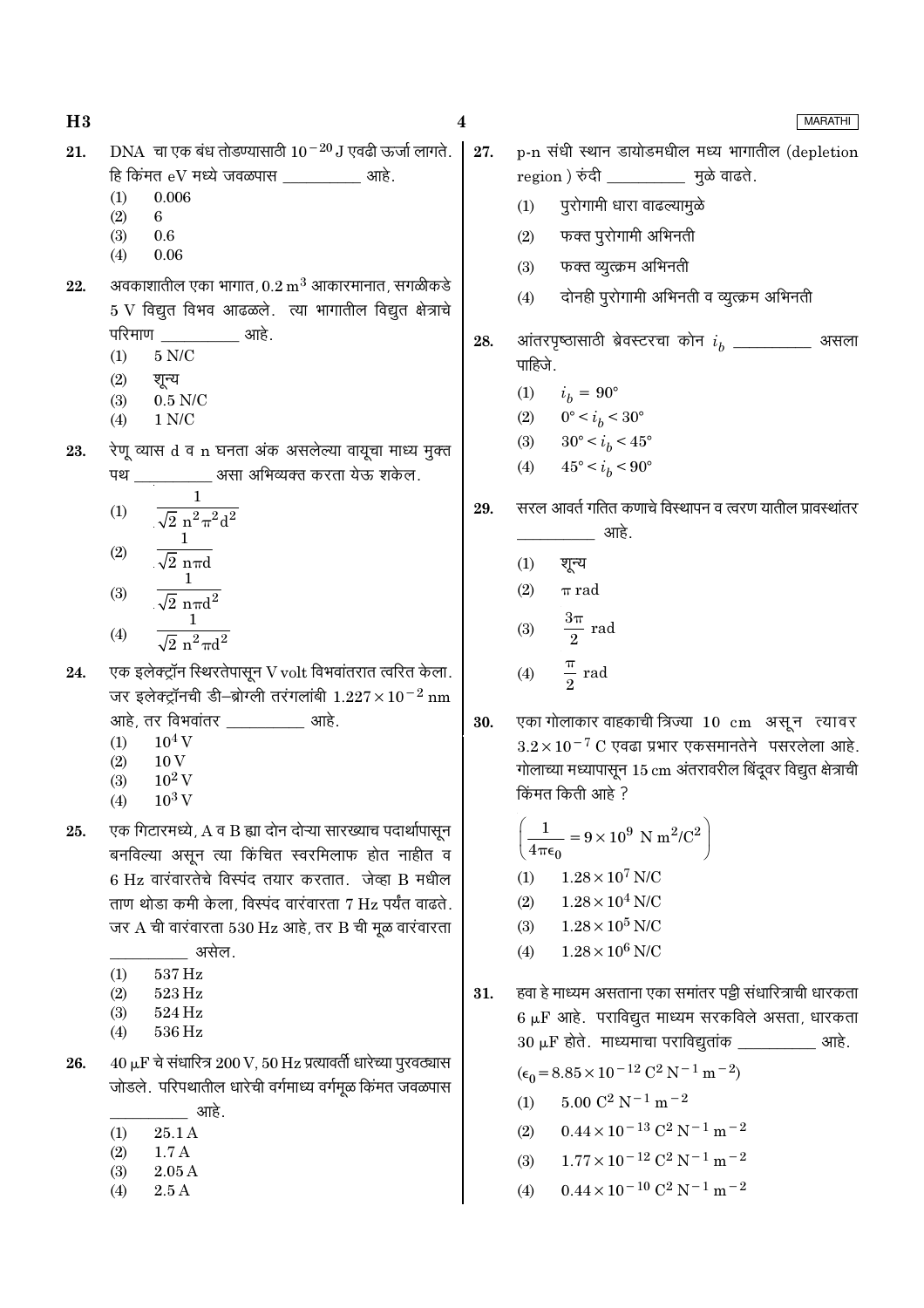- अर्थपूर्ण आकडे विचारात घेता, 9.99 m 0.0099 m ची 32. किंमत किती आहे ?
	- $9.9<sub>m</sub>$  $(1)$
	- $(2)$  $9.9801 \text{ m}$
	- $(3)$ 9.98 m
	- $9.980 \text{ m}$  $(4)$
- एक सरीतील LCR परिपथ प्रत्यावर्ती धारेच्या व्होल्टता उद्गमास 33. जोडलेला आहे. जेव्हा परिपथातून L काढून टाकला तेव्हा धारा व व्होल्टता यातील प्रावस्थांतर $\frac{\pi}{3}$  आहे. जर परिपथातून C काढून टाकला तर धारा व व्होल्टता यातील प्रावस्थांतर पुन्हा  $\frac{\pi}{3}$  आहे. परिपथाचा शक्ती गुणक \_\_\_\_\_\_\_\_\_\_\_ आहे.
	- $(1)$  $-1.0$
	- $(2)$ शून्य
	- $(3)$  $0.5$
	- $1.0$  $(4)$
- प्रतिबलाची मिती \_\_\_\_\_\_\_\_\_\_\_\_\_\_ आहे. 34.
	- $[\mathrm{ML^{-1}T^{-2}}]$  $(1)$
	- $[MLT^{-2}]$  $(2)$
	- $[ML^2T^{-2}]$  $(3)$
	- $[ML^0T^{-2}]$  $(4)$
- अधः सीमा वारंवारतेच्या 1.5 पट वारंवारतेचा प्रकाश प्रकाशसंवेदी 35. पदार्थावर आपाती आहे. जर वारंवारता अर्धी केली व तीव्रता दोनपट केली तर प्रकाशविद्युत धारा किती असेल?
	- $(1)$ शून्य
	- $(2)$ दोनपट
	- $(3)$ चार पट
	- $(4)$ एक चतुर्थांश
- ज्या घनांचा तापमान रोधगुणांक ऋण आहे ते 36. आहेत.
	- रोधी व अर्धवाहक  $(1)$
	- $(2)$ धात्
	- फक्त रोधी  $(3)$
	- फक्त अर्धवाहक  $(4)$
- $3 \times 10^{-10}$  Vm<sup>-1</sup> विद्युत क्षेत्रात,  $7.5 \times 10^{-4}$  m s<sup>-1</sup> 37. अनुगमन वेग असलेल्या एका प्रभारित कणाची गतिशिलता  $m^2 V^{-1} s^{-1}$  मध्ये <u>\_\_\_\_\_\_\_\_\_\_\_\_</u> आहे.
	- $2.25 \!\times\! 10^{-15}$  $(1)$
	- $(2)$  $2.25 \times 10^{15}$
	- $(3)$  $2.5\times10^6$
	- $2.5 \times 10^{-6}$  $(4)$

खालीलपैकी कोणता आलेख तांब्यासाठी रोधकता (ρ) व तापमान 38. (T) बरोबर बदल दाखवितो?



एका वजनविरहीत दोरीच्या टोकांना दोन वस्तू 4 kg व 6 kg 39. वजनाच्या बांधलेल्या आहेत. ती दोरी घर्षणविरहीत कप्पीवरुन जाते (आकृती पहा). संहतीचे त्वरण, गुरुत्वीय त्वरणाच्या भाषेत  $(g)$ आहे.

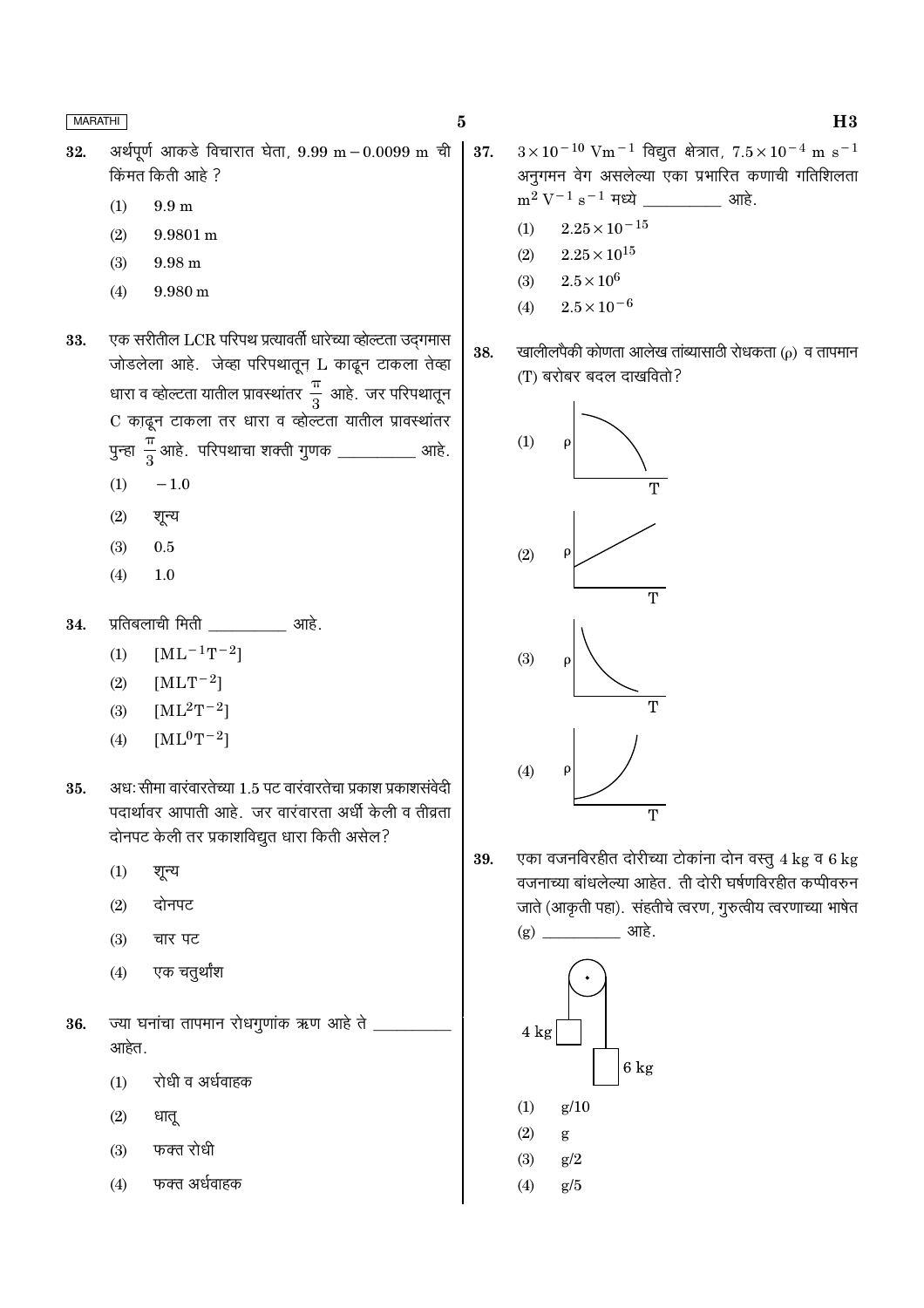$H3$ 40.

एका स्क्रू प्रमापीचे लघुतम माप 0.01 mm असून त्याच्या वर्तूळाकार मापनश्रेणीत 50 भाग आहेत.

स्क्रू प्रमापीच्या आट्यांमधील अंतर खर्चा आहे.

- $(1)$  $1.0 \text{ mm}$
- $(2)$  $0.01$  mm
- $(3)$  $0.25$  mm
- $(4)$  $0.5 \text{ mm}$
- यंगच्या द्विचिती प्रयोगात, जर संसंजी उद्गमांमधील अंतर अर्धे 41. केले व पडद्यापासून संसंजी उद्गमांपर्यंतचे अंतर दुप्पट केले तर झल्लरींची रुंदी करा होते.
	- एक चतुर्थांश  $(1)$
	- $(2)$ दुप्पट
	- $(3)$ अर्धी
	- चार पट  $(4)$

दाखविलेल्या तर्क परिपथात, सत्य तक्ता आहे 42.



6

**MARATHI** 

आहे.

- 43.
	- $0.5\times10^{13}\,\mathrm{J}$  $(1)$
	- $4.5\times10^{16}\,\mathrm{J}$  $(2)$  $4.5 \times 10^{13}$  J
	- $(3)$  $(4)$  $1.5 \times 10^{13}$  J
- खालीलपैकी कोणती एक बोहरची प्रतिकृती योग्य **नाही** ? 44.
	- एकतः आयनित निऑन अणू  $(Ne<sup>+</sup>)$  $(1)$
	- $(2)$ हायड़ोजन अण
	- एकतः आयनित हेलियम अणू (He $^+$ )  $(3)$
	- ड्युटेरॉन अणू  $(4)$
- 45. दोन भरीव कॉपर गोळ्यांची त्रिज्या r<sub>1</sub> व r<sub>2</sub> असून  $(r_1 = 1.5 r_2)$  त्यांचे तापमान 1 K ने वाढविण्यासाठी लागलेल्या उष्णतेचे गुणोत्तर \_\_\_\_\_\_\_\_\_\_\_ आहे.
	- $\frac{5}{3}$  $(1)$  $\frac{27}{8}$  $(2)$
	- $(3)$  $\frac{1}{4}$  $\frac{3}{2}$
	- $(4)$
- वनस्पतींच्या आडव्या छेदात खालीलपैकी या शरीररचना 46. आढळतात:
	- संवहनी पूलांची संख्या बरीच असून ती आधारविभाजी  $(a)$ ऊतींमध्ये विखुरलेली असून प्रत्येक संवहनी पूला सभोवती दृढऊतींचे आवरण आहे.
	- आधार ऊतीमध्ये खूप प्रमाणात मूलऊती आहेत.  $(b)$
	- संवहनी पूल एकत्रिज्य आणि बंदिस्त आहेत.  $(c)$
	- रसवाहिनीत मूलऊती नाहीत.  $(d)$

हा वनस्पतींतील कोणता विभाग व तो कोणता शरीराचा भाग आहे हे ओळखा:

- द्विबीजपत्री मूळ  $(1)$
- एकबीजपत्री खोड  $(2)$
- एकबीजपत्री मूळ  $(3)$
- द्विबीजपत्री खोड  $(4)$

पुढीलपैकी मूत्रलता प्रतिबंधासाठी कोणते मदत योग्य आहे? 47.

- $JG$  पेशी रेनिन कमी प्रमाणात स्रवतात.  $(1)$
- ADH (अेडीएच) कमी स्रवणामुळे जास्त पाणी पुनर्शोषिले  $(2)$ जाते
- अल्डोस्टेरोन मुळे  $Na^+$  चे आणि पाण्याचे पुनर्शोषण  $(3)$ वृक्क नलीका मधून होते.
- ॲट्रीयल नॅट्रीयुरेटिक घटक वाहिनी आकुंचनास कारण  $(4)$ आहे.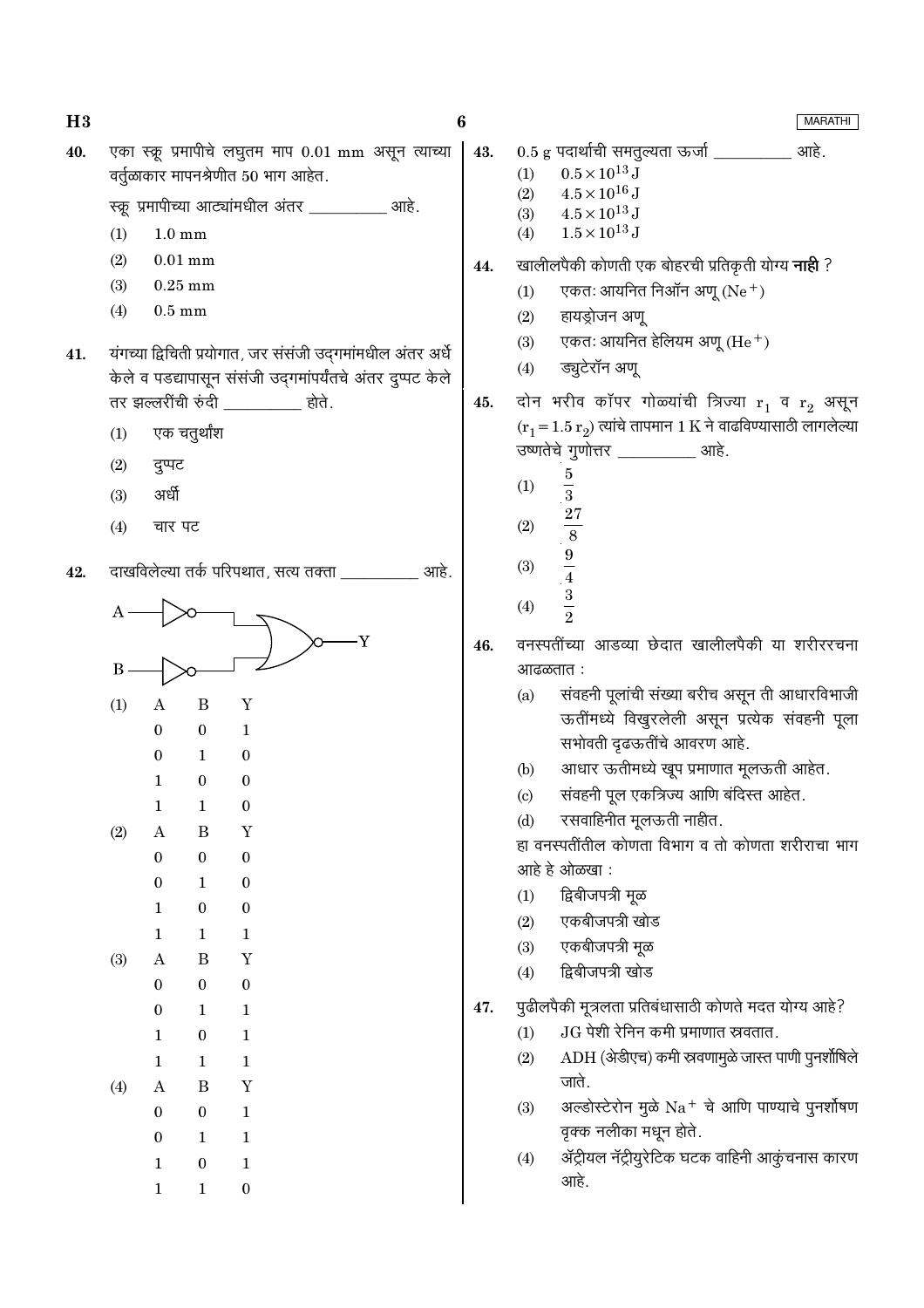| <b>MARATHI</b> |                                             |                                                                                                     | 7   |                            |               |                                      |                             |             | H3                                                              |
|----------------|---------------------------------------------|-----------------------------------------------------------------------------------------------------|-----|----------------------------|---------------|--------------------------------------|-----------------------------|-------------|-----------------------------------------------------------------|
| 48.            |                                             | पुढीलपैकी कोणते विधान <b>बरोबर नाही</b> ?                                                           | 54. |                            |               |                                      |                             |             | अर्धसूत्री विभाजनास धरून योग्य जोड्या लावा:                     |
|                | (1)                                         | जनुकिय अभियांत्रिने केलेले इन्सुलिन <i>इ–कोलाय</i> मध्ये                                            |     | (a)                        | युग्मसूत्रता  |                                      |                             | (i)         | समाप्तीकरण                                                      |
|                |                                             | निर्मिलेले असते.                                                                                    |     | (b)                        | स्थूलसूत्रता  |                                      |                             | (ii)        | व्यत्यासिका                                                     |
|                | (2)                                         | माणसामध्ये इन्सुलिनचे उत्पादन प्रोइन्सुलिन असे होते.                                                |     | $\left( \circ \right)$     | द्विसूत्रता   |                                      |                             | (iii)       | जीन विनिमय                                                      |
|                | (3)                                         | प्रोइन्सुलिनला एक जास्त पेप्टाइड आहे त्यास                                                          |     | (d)                        | अपगतिका       |                                      |                             | (iv)        | गुणसूत्री संयोजन                                                |
|                |                                             | C-पेप्टाइड (C-peptide) म्हणतात.                                                                     |     |                            |               | खालीलपैकी <b>योग्य</b> पर्याय निवडा: |                             |             |                                                                 |
|                | (4)                                         | कार्यरत इन्सुलिन मध्ये A आणि B शृंखला हायड्रोजन                                                     |     | (1)                        | (a)<br>(ii)   | (b)<br>(iv)                          | (c)<br>(iii)                | (d)<br>(i)  |                                                                 |
|                |                                             | बंधाने जोडलेल्या असतात.                                                                             |     | (2)                        | (iii)         | (iv)                                 | (i)                         | (ii)        |                                                                 |
| 49.            |                                             | जीवनाच्या उत्क्रांतीत भ्रौणिकीय पुराव्यांना ह्याने नामंजुरी                                         |     | (3)                        | (iv)          | (iii)                                | (ii)                        | (i)         |                                                                 |
|                | दिली :                                      |                                                                                                     |     | (4)                        | (i)           | (ii)                                 | (iv)                        | (iii)       |                                                                 |
|                | (1)                                         | ओपॅरिन                                                                                              | 55. |                            |               |                                      |                             |             | पुढील स्तंभाच्या जोड्या जुळवा आणि योग्य पर्याय निवडा.           |
|                | (2)                                         | कार्ल इन्स्ट वॉन बायर                                                                               |     |                            | रतंभ $-I$     |                                      |                             |             | रतंभ $-II$                                                      |
|                | (3)                                         | ॲलफ्रेड वॉलेस                                                                                       |     | (a)                        | जोड्या        | 6-15 कल्लविदरी                       |                             | (i)         | ट्रायगॉन                                                        |
|                | (4)                                         | चार्ल्स डार्विन                                                                                     |     | (b)                        |               | विषम पालीतील पुच्छ                   |                             | (ii)        | सायक्लोस्टोम्स                                                  |
|                |                                             |                                                                                                     |     |                            | पर            |                                      |                             |             |                                                                 |
| 50.            |                                             | अन्नमार्गातील चषक पेशी रूपांतरीत झालेल्या आहेत. पुढीलपैकी                                           |     | $\left( \circ \right)$     | वाताशय        |                                      |                             | (iii)       | कास्थिमय मासे                                                   |
|                |                                             | या पासून रूपांतरीत आहेत.                                                                            |     | (d)                        |               | विषारी नांगी                         |                             | (iv)        | अस्थिमय मासे                                                    |
|                | (1)                                         | संयुक्त अभिस्तर पेशी                                                                                |     |                            | (a)           | (b)                                  | (c)                         | (d)         |                                                                 |
|                | (2)                                         | सरल पट्टकी पेशी                                                                                     |     | (1)                        | (i)           | (iv)                                 | (iii)<br>(iv)               | (ii)        |                                                                 |
|                | (3)                                         | स्तंभीय अभिस्तर पेशी                                                                                |     | (2)<br>(3)                 | (ii)<br>(iii) | (iii)<br>(iv)                        | (i)                         | (i)<br>(ii) |                                                                 |
|                | (4)                                         | कास्थिपेशी                                                                                          |     | (4)                        | (iv)          | (ii)                                 | (iii)                       | (i)         |                                                                 |
| 51.            |                                             | दर्जेदार (प्रमाणित) ECG मध्ये QRS संकुल पुढीलपैकी                                                   | 56. |                            |               |                                      |                             |             | दृश्यकेंद्रकी पेशींमध्ये ग्लायकोप्रोटीन व ग्लायकोलिपिड कोणत्या  |
|                |                                             | दर्शविते.                                                                                           |     |                            |               | स्थानांत तयार होतात?                 |                             |             |                                                                 |
|                | (1)                                         | जवनिकांचे पुनर्ध्रुविकरण                                                                            |     | (1)                        | पॉलीसोम्स्    |                                      |                             |             |                                                                 |
|                | (2)                                         | कर्णिकांचे पुनर्ध्रुविकरण                                                                           |     | (2)                        |               | आंतर्द्रव्य जालिका                   |                             |             |                                                                 |
|                | (3)                                         | कर्णिकांचे विध्रुविकरण                                                                              |     | (3)                        |               | पेरॉक्सिसोम्स्                       |                             |             |                                                                 |
|                | (4)                                         | जवनिकांचे विध्रुविकरण                                                                               |     | (4)                        |               | गॉल्जी संकुल                         |                             |             |                                                                 |
| 52.            |                                             | प्रकाशावलंबी अभिक्रियेत, प्लास्टोक्वीनोन इलेक्ट्रॉन स्थानांतर                                       | 57. |                            |               |                                      |                             |             | जैवतंत्रज्ञात वापरलेल्या सजीवांची व त्यांच्या उपयोगाच्या जोड्या |
|                |                                             | या पासून करतात.                                                                                     |     | लावा :                     |               |                                      |                             |             |                                                                 |
|                | (1)                                         | PS-I ते ATP सिंथेज                                                                                  |     | (a)                        |               | बॅसिलस थुरिन्जेंसिस                  |                             | (i)         | क्लोनींग वाहक                                                   |
|                | (2)                                         | $PS-II$ ते $\mathrm{Cytb}_6f$ संकुल                                                                 |     | (b)                        |               | थरमस ॲक्वेटीकस                       |                             | (ii)        | पहिल्या $rDNA$ रेणूची                                           |
|                | (3)                                         | $\mathrm{Cytb}_6$ f संकुल ते PS-I                                                                   |     |                            |               | ॲग्रोबॅक्टेरियम                      |                             |             | निर्मिती<br>$DNA$ पॉलीमरेज                                      |
|                | (4)                                         | $PS-I$ ते NADP <sup>+</sup>                                                                         |     | $\left( \mathrm{c}\right)$ |               | टुमिफॅसीन्स                          |                             | (iii)       |                                                                 |
|                |                                             |                                                                                                     |     | (d)                        | साल्मोनेला    |                                      |                             | (iv)        | क्राय प्रथिने                                                   |
| 53.            |                                             | शेंगवर्गीय वनस्पतींच्या मुळांतील गाठींमध्ये नायट्रोजीनेस विकरांच्या<br>चयापचयात हे घटक तयार होतात : |     |                            |               | टायफीम्युरियम                        |                             |             |                                                                 |
|                |                                             | अमोनिया आणि हायड्रोजन                                                                               |     |                            |               | खालीलपैकी योग्य पर्याय निवडा:        |                             |             |                                                                 |
|                | (1)                                         | फक्त अमोनिया                                                                                        |     |                            | (a)           | (b)                                  | $\left( \mathbf{c} \right)$ | (d)         |                                                                 |
|                | (2)                                         |                                                                                                     |     | (1)<br>(2)                 | (iii)<br>(ii) | (iv)<br>(iv)                         | (i)<br>(iii)                | (ii)<br>(i) |                                                                 |
|                | फक्त नायट्रेट<br>(3)<br>अमोनिया आणि ऑक्सिजन |                                                                                                     |     | (3)                        | (iv)          | (iii)                                | (i)                         | (ii)        |                                                                 |
|                | (4)                                         |                                                                                                     |     | (4)                        | (iii)         | (ii)                                 | (iv)                        | (i)         |                                                                 |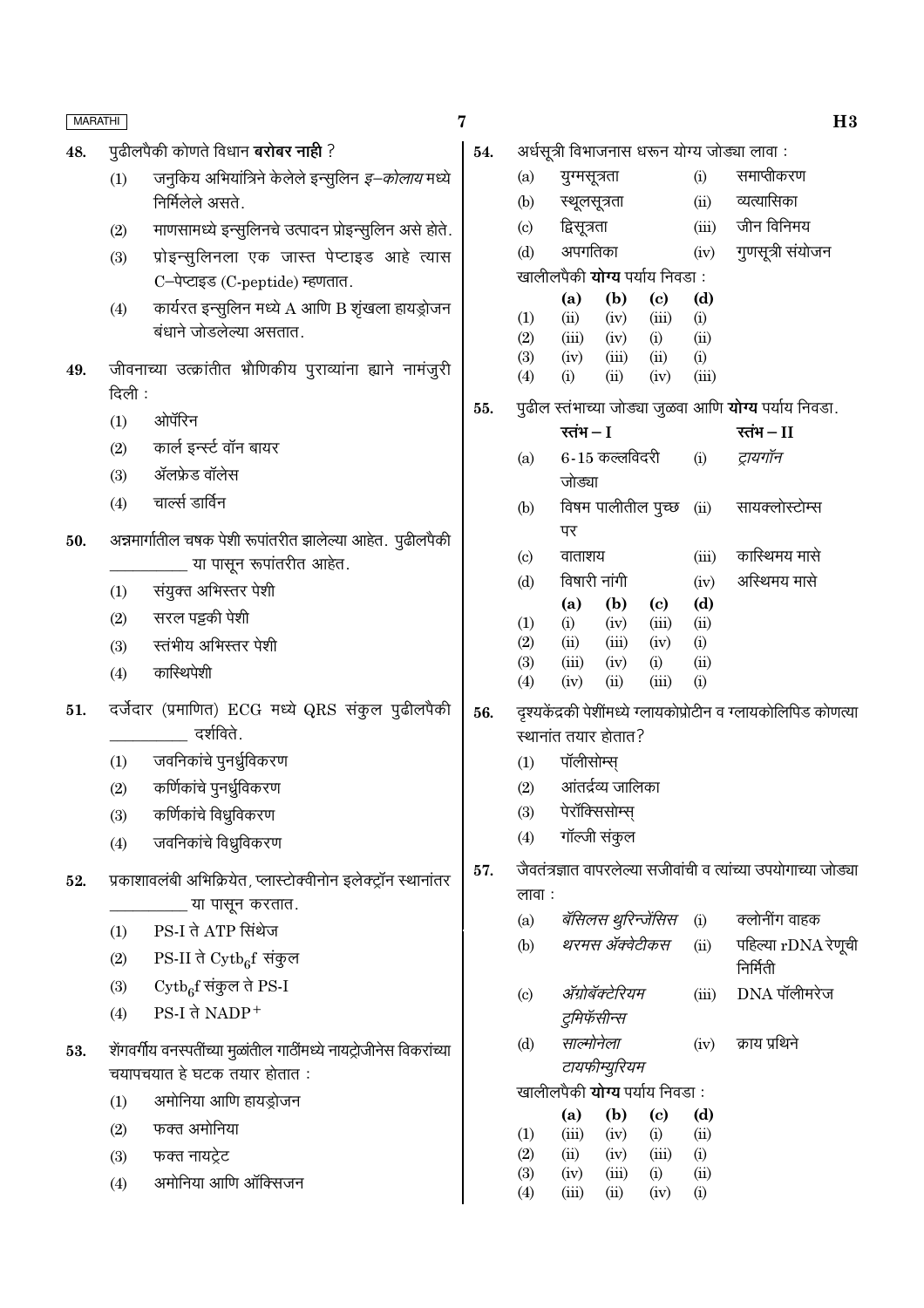| H3  |                                                                                                                                                 |                    |                      |                                   |             |                                               |                                                                                          | 8   |                                                                                          |                                      |                                 |                              |                                | <b>MARATHI</b>                                              |
|-----|-------------------------------------------------------------------------------------------------------------------------------------------------|--------------------|----------------------|-----------------------------------|-------------|-----------------------------------------------|------------------------------------------------------------------------------------------|-----|------------------------------------------------------------------------------------------|--------------------------------------|---------------------------------|------------------------------|--------------------------------|-------------------------------------------------------------|
| 58. | केली :                                                                                                                                          |                    |                      |                                   |             |                                               | वंशागतीचा गुणसूत्रीय सिद्धांतांची प्रयोगातून पडताळणी यांनी                               | 63. | कारण :                                                                                   |                                      |                                 |                              |                                | झुरळाचे डोके काढले तरी ते काही दिवस जिवंत राहू शकते         |
|     | (1)<br>(2)                                                                                                                                      | मॉरगन<br>मेंडेल    |                      |                                   |             |                                               |                                                                                          |     | (1)                                                                                      |                                      |                                 |                              | भाग शरीराच्या पृष्ठबाजूस असतो. | डोक्यामध्ये चेतासंस्थेचा 1/3 भाग असतो, उरलेला               |
|     | (3)                                                                                                                                             | सुतॉन<br>बोव्हेरी  |                      |                                   |             |                                               |                                                                                          |     | (2)                                                                                      | असतात.                               |                                 |                              |                                | झुरळाची अधिग्रासनळी गंडीका उदराच्या अधरक बाजूस              |
|     | (4)                                                                                                                                             |                    |                      |                                   |             |                                               |                                                                                          |     | (3)                                                                                      |                                      |                                 |                              | झुरळा मध्ये चेतासंस्था नसते.   |                                                             |
| 59. |                                                                                                                                                 | योग्य जोड्या लावा: |                      |                                   |             |                                               |                                                                                          |     | (4)                                                                                      |                                      |                                 |                              |                                | डोक्यामध्ये चेतासंस्थेचा थोडा भाग असतो आणि उरलेला           |
|     | (a)                                                                                                                                             |                    | अभिक्रियांची संदमके  |                                   |             | (i)                                           | रायसीन                                                                                   |     |                                                                                          |                                      |                                 |                              | शरीराच्या अधरक बाजूस असतो.     |                                                             |
|     | (b)                                                                                                                                             |                    |                      | पेप्टाईड बंध असलेला               |             | (ii)                                          | मेलोनेट                                                                                  | 64. |                                                                                          |                                      |                                 |                              |                                |                                                             |
|     | कवकांच्या पेशी<br>कायटीन<br>(iii)<br>(c)<br>आवरणातील घटक<br>द्वितीयक चयापचयित<br>कोलॅजेन<br>(iv)<br>(d)<br>खालीलपैकी <b>योग्य</b> पर्याय निवडा: |                    |                      |                                   |             |                                               |                                                                                          |     | एन्टेरोकायनेज विकर __________ रूपांतरणास मदत करते.<br>पेप्सिनोजेनचे पेप्सिन मध्ये<br>(1) |                                      |                                 |                              |                                |                                                             |
|     |                                                                                                                                                 |                    |                      |                                   |             |                                               |                                                                                          |     | (2)                                                                                      |                                      |                                 | प्रोटीनचे पॉलीपेप्टाइड मध्ये |                                |                                                             |
|     |                                                                                                                                                 |                    |                      |                                   |             |                                               |                                                                                          | (3) |                                                                                          |                                      | ट्रिप्सिनोजेनचे ट्रिप्सिन मध्ये |                              |                                |                                                             |
|     |                                                                                                                                                 |                    |                      |                                   |             |                                               |                                                                                          |     | (4)                                                                                      |                                      |                                 | केसिनोजेनचे केसिन मध्ये      |                                |                                                             |
|     | (1)                                                                                                                                             | (a)<br>(ii)        | (b)<br>(iii)         | $\left( \mathrm{c}\right)$<br>(i) | (d)<br>(iv) |                                               |                                                                                          |     |                                                                                          |                                      |                                 |                              |                                |                                                             |
|     | (2)                                                                                                                                             | (ii)               | (iv)                 | (iii)                             | (i)         |                                               |                                                                                          | 65. |                                                                                          |                                      |                                 |                              |                                | पुढील स्तंभाच्या जोड्या लावा आणि <b>अचूक</b> पर्याय निवडा : |
|     | (3)                                                                                                                                             | (iii)              | (i)                  | (iv)                              | (ii)        |                                               |                                                                                          |     |                                                                                          | रतंभ $-1$                            |                                 |                              |                                | रतंभ $-II$                                                  |
|     | (4)                                                                                                                                             | (iii)              | (iv)                 | (i)                               | (ii)        |                                               |                                                                                          |     | (a)                                                                                      | श्रवणांग                             |                                 |                              | (i)                            | मध्यकर्ण ग्रसनी बरोबर<br>जोडते                              |
| 60. |                                                                                                                                                 |                    |                      |                                   |             |                                               | द्विपार्श्व समिती आणि देहगुहा रहित प्राणी उदाहरण आहे:                                    |     | (b)                                                                                      | कर्णावर्त                            |                                 |                              | (ii)                           | कर्ण गहनाचा                                                 |
|     | (1)                                                                                                                                             |                    | वलयांकित कृमी        |                                   |             |                                               |                                                                                          |     |                                                                                          |                                      |                                 |                              |                                | गुंडाळलेला भाग                                              |
|     | (2)                                                                                                                                             | टीनोफोरा           |                      |                                   |             |                                               |                                                                                          |     | $\left( \text{c} \right)$                                                                |                                      | युस्टेशिअन नलिका                |                              | (iii)                          | अंडाकार खिडकीशी                                             |
|     | (3)                                                                                                                                             | चपटे कृमी          |                      |                                   |             |                                               |                                                                                          |     |                                                                                          |                                      |                                 |                              |                                | जोडलेले                                                     |
|     | (4)                                                                                                                                             |                    | ॲस्कहेलमिनथिस        |                                   |             |                                               |                                                                                          |     | (d)                                                                                      | रिकिबी                               |                                 |                              | (iv)                           | कर्णावर्त पटलावर<br>स्थापिलेले                              |
| 61. |                                                                                                                                                 |                    |                      |                                   |             | फ्लोरिडियन स्टार्चची रचना यांच्या समान असते : |                                                                                          |     |                                                                                          | (a)                                  | (b)                             | $\left( \mathrm{c}\right)$   | (d)                            |                                                             |
|     | (1)                                                                                                                                             |                    |                      | लॅमिनारीन आणि सेल्युलोज           |             |                                               |                                                                                          |     | (1)                                                                                      | (i)                                  | (ii)                            | (iv)                         | (iii)                          |                                                             |
|     | (2)                                                                                                                                             |                    |                      | स्टार्च आणि सेल्युलोज             |             |                                               |                                                                                          |     | (2)<br>(3)                                                                               | (ii)<br>(iii)                        | (iii)<br>(i)                    | (i)<br>(iv)                  | (iv)<br>(ii)                   |                                                             |
|     | (3)                                                                                                                                             |                    |                      | अमायलोपेक्टिन आणि ग्लायकोजेन      |             |                                               |                                                                                          |     | (4)                                                                                      | (iv)                                 | (ii)                            | (i)                          | (iii)                          |                                                             |
|     | (4)                                                                                                                                             |                    |                      | मॅनिटॉल आणि अल्गिन                |             |                                               |                                                                                          |     |                                                                                          |                                      |                                 |                              |                                |                                                             |
| 62. |                                                                                                                                                 |                    |                      |                                   |             |                                               | पुढीलपैकी $G_1$ प्रावस्थेशी निगडीत आंतर प्रावस्थेची                                      | 66. |                                                                                          |                                      |                                 |                              |                                | ऑक्सिजन वहन संदर्भातील <b>चुकीचे</b> विधान ओळखा.            |
|     |                                                                                                                                                 |                    |                      |                                   |             |                                               | आंतरप्रावस्थेमधील ( $\operatorname{Gap1}$ ) $\operatorname{G}_1$ प्रावस्थेशी निगडीत अचूक |     | (1)                                                                                      |                                      |                                 | होण्यासाठी पोषक असते.        |                                | वायुकोषातील कमी $pCO2$ ऑक्सिहिमोग्लोबिन तयार                |
|     |                                                                                                                                                 | विधान ओळखा.        |                      |                                   |             |                                               |                                                                                          |     | (2)                                                                                      |                                      |                                 |                              |                                | ऑक्सिजनचे हिमोग्लोबिन बरोबर बद्ध होणे हे मुख्यत्वे          |
|     | (1)                                                                                                                                             |                    | केंद्रक विभाजन होते. |                                   |             |                                               |                                                                                          |     |                                                                                          | $O_2$ च्या अंशिक दाबाशी निगडीत असते. |                                 |                              |                                |                                                             |
|     | DNA निर्मिती किंवा प्रतिकृती तयार होते.<br>(2)                                                                                                  |                    |                      |                                   |             |                                               | $\mathrm{CO}_2$ चा अंशिक दाब ऑक्सिजनचे हिमोग्लोबिन बरोबर<br>(3)                          |     |                                                                                          |                                      |                                 |                              |                                |                                                             |
|     | सर्व पेशी घटकांची पुनःसुसुत्रता होते.<br>(3)                                                                                                    |                    |                      |                                   |             | बद्ध होण्यात अडथळा आणतो.                      |                                                                                          |     |                                                                                          |                                      |                                 |                              |                                |                                                             |
|     | पेशी चयापचयदृष्टीने सक्रीय, वाढ होते परंतु त्याच्या<br>(4)<br>DNA (डी एन ए) प्रतिकृती होत नाही.                                                 |                    |                      |                                   |             |                                               |                                                                                          | (4) | वायुकोषामधील जास्त $H^+$ संहती ऑक्सिहिमोग्लोबिन<br>तयार होण्यासाठी पोषक असते.            |                                      |                                 |                              |                                |                                                             |
|     |                                                                                                                                                 |                    |                      |                                   |             |                                               |                                                                                          |     |                                                                                          |                                      |                                 |                              |                                |                                                             |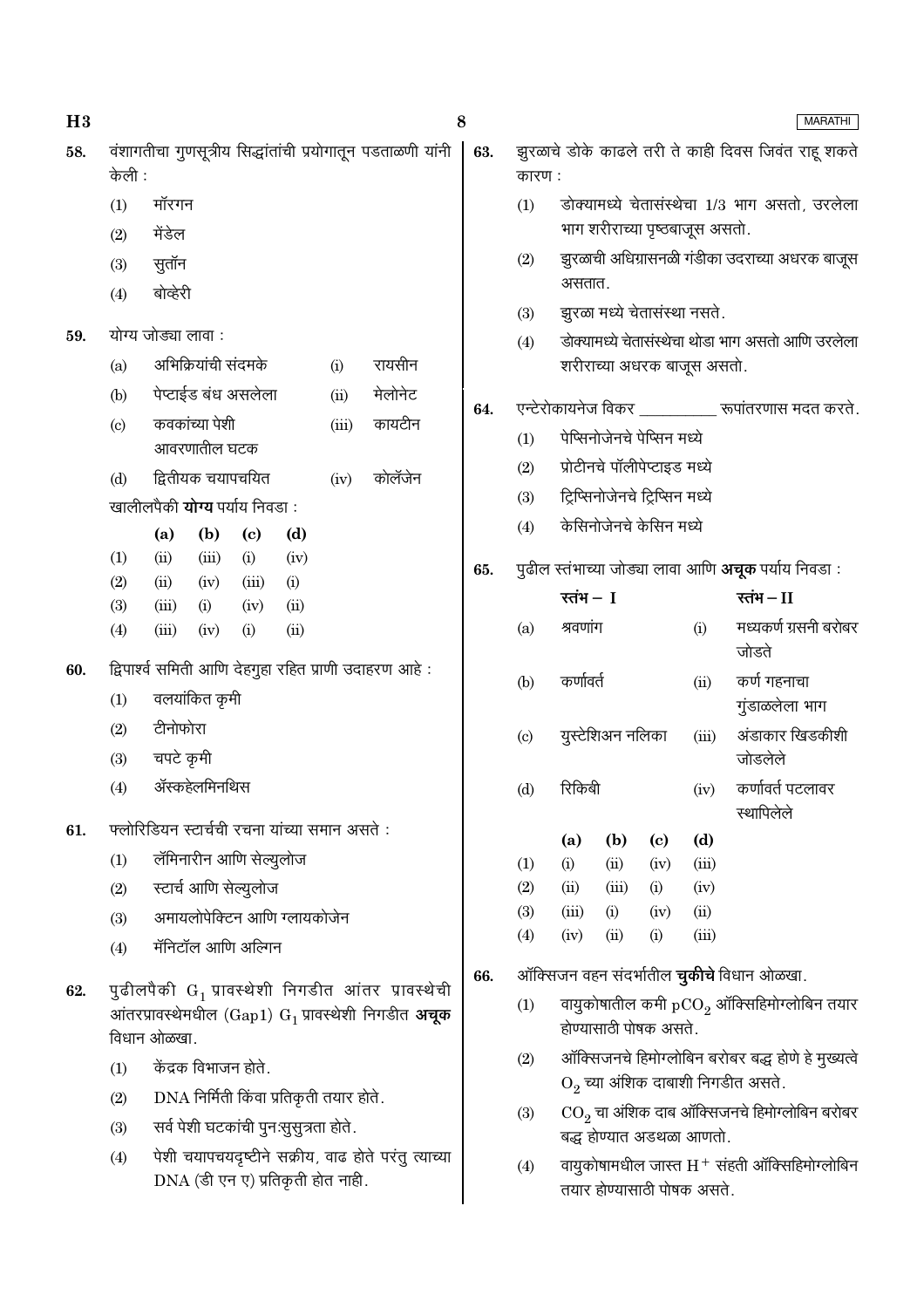- 67. जलपर्णी व पाणकमळामध्ये परागण अनुक्रमे यापासून होते :
	- कीटक आणि पाणी  $(1)$
	- $(2)$ कीटक किंवा वायु
	- $(3)$ पाण्याच्या प्रवाहातून फक्त
	- वायू आणि पाणी  $(4)$
- *बॅसिलस थुरिन्जेंसिस* (Bt) चा विषयुक्त जीन घालून विकसित 68. केलेली ((Bt) बीटी कापूस जात/कापसाचा वाण) (Bt) कापूस \_ साठी प्रतिरोधक आहे. हा
	- कीटक भक्षक  $(1)$
	- कीटकयुक्त कीड  $(2)$
	- बुरशीजन्य रोग्य  $(3)$
	- वनस्पती नेमॅटोडस  $(4)$
- 69. अचूक विधान निवडा.
	- इन्सुलिन हे हायपरग्लायसेमिआशी निगडीत आहे.  $(1)$
	- ग्लूकोकॉरटीकॉइडस ग्लूकोज जनन प्रक्रिया उत्तेजित  $(2)$ करतात.
	- ग्लुकॅगॉन हायपोग्लायसेमिआशी निगडीत आहे.  $(3)$
	- इन्सुलिन स्वादुपिंड पेशी आणि मेदपेशीवर क्रिया करते.  $(4)$
- पुढीलपैकी कोणते मूलभूत अमिनो आम्ल आहे? 70.
	- व्हॅलिन  $(1)$
	- $(2)$ टायरोसिन
	- $(3)$ ग्लुटामिक आम्ल
	- लायसिन  $(4)$
- पेंग्वीनचे आणि डॉलफिनचे फ्लिपर ही उदाहरणे 71. ची आहेत.
	- नैसर्गिक निवड  $(1)$
	- $(2)$ अनुकूल विकिरण
	- समकेंदी उत्क्रांती  $(3)$
	- $(4)$ औद्योगिकश्यामलता
- एस.एल. मिलर याने बंद चंबूत ही रसायने मिसळून त्याच्या 72. प्रयोगात अमिनो आम्ले तयार केली :
	- 600°C तापमानात CH<sub>3</sub>, H<sub>2</sub>, NH<sub>3</sub> आणि पाण्याचे  $(1)$ बाष्प
	- $(2)$ 800°C तापमानात  $\rm CH_{4}$ ,  $\rm H_{2}$ ,  $\rm NH_{3}$  आणि पाण्याचे बाष्प
	- 800°C तापमानात  $CH_3$ ,  $H_2$ , NH<sub>4</sub> आणि पाण्याचे  $(3)$ बाष्प
	- $(4)$ 600°C तापमानात  $\rm CH_{4}$ ,  $\rm H_{2}$ ,  $\rm NH_{3}$  आणि पाण्याचे बाष्प

9

- वैशिष्ट्यपूर्ण पॅलींड्रोमिक अनूक्रम EcoRI ने ओळखला जातो 73.
	- तो 5' - GGATCC - 3'  $(1)$
	- 3' CCTAGG 5'
	- 5'- GAATTC 3'  $(2)$
	- 3' CTTAAG 5'
	- $(3)$ 5' - GGAACC - 3' 3' - CCTTGG - 5'
	- 5' CTTAAG 3'  $(4)$ 
		- 3' GAATTC 5'
- वनस्पतींमध्ये निकोटीन, स्ट्रिक्निन आणि कॅफेन ही द्वितीयक 74. चयापचयिते यासाठी बनतात :
	- $(1)$ प्रजोत्पादनावर परिणाम
	- $(2)$ पोषक मूल्य
	- वाढीस प्रतिसाद  $(3)$
	- $(4)$ संरक्षण किया
- मूत्रामधील पुढीलपैकी कोणती परिस्थिती मधुमेहास निर्देशित 75. करते ?
	- विरघळलेले मुत्र खनिज आणि हायपरग्लायसेमिया  $(1)$
	- युरेमिआ आणि किटोनुरिआ  $(2)$
	- यूरेमिआ आणि विरघळलेले मुत्र खनिज  $(3)$
	- किटोनुरिआ आणि ग्लायकोसूरिआ  $(4)$
- 76. संघ कॉर्डेटा (समपृष्ठरज्जूधारी) करीता पुढीलपैकी कोणती विधाने सत्य आहेत?
	- युरोकॉरडेटा मध्ये समपृष्ठरज्जू डोक्यापासून शेपटीपर्यंत  $(a)$ पसरलेला असतो आणि संपूर्ण जीवनभर अस्तित्वात असतो.
	- पृष्ठवंशीय प्राण्यांमध्ये समपृष्ठरज्जू फक्त गर्भावस्थेत  $(b)$ असतो.
	- मध्यवर्ती चेतासंस्था पश्च (पृष्ठ) बाजूस आणि पोकळ  $(c)$ असतो.
	- कॉर्डेटा (समपृष्ठरज्जूधारी) 3 उपसंघात विभागलेले  $(d)$ आहेत. हेमिकॉर्डेटा, ट्युनिकेटा आणि सेफैलोकॉर्डेटा
	- (b) आणि (c)  $(1)$
	- $(d)$  आणि  $(c)$  $(2)$
	- (c) आणि  $(a)$  $(3)$
	- $(a)$  आणि  $(b)$  $(4)$
- 77. घनाभरूप अभिस्तर सूक्ष्मउद्रोह (सूक्ष्मउद्वर्ध) येथे आढळतात:
	- युस्टेशिअन नलिका  $(1)$
	- आतड्याची अंतरबाजू  $(2)$
	- लाळग्रंथीची नलिका  $(3)$
	- नेफ्रॉन ची समीप संवलित नलिका  $(4)$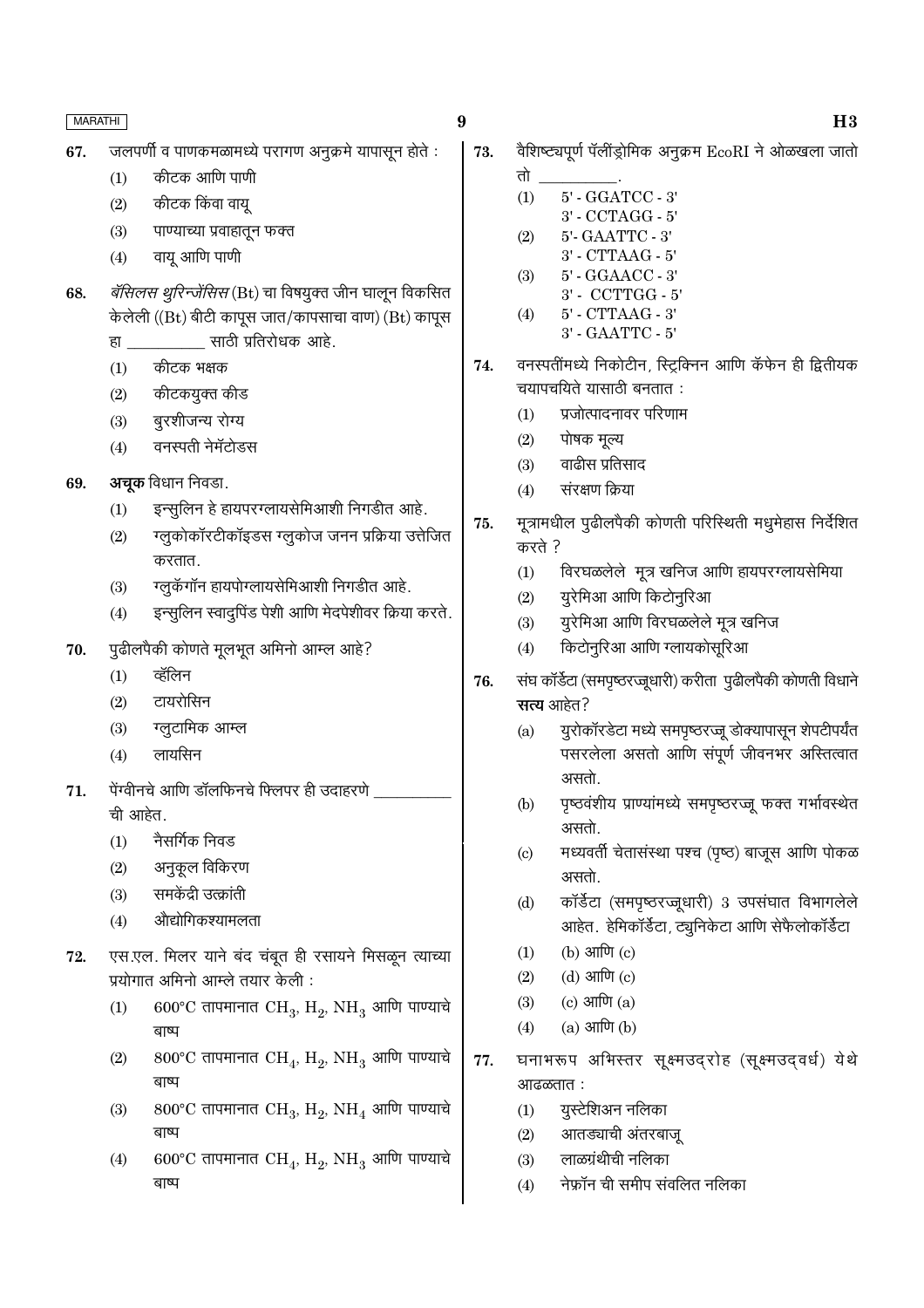| H3  |                        |                                                                                                         |                        |                            |       |                                                               | 10                                                                   |                                                            |                 |                              |                                     |                                | <b>MARATHI</b>                                               |  |
|-----|------------------------|---------------------------------------------------------------------------------------------------------|------------------------|----------------------------|-------|---------------------------------------------------------------|----------------------------------------------------------------------|------------------------------------------------------------|-----------------|------------------------------|-------------------------------------|--------------------------------|--------------------------------------------------------------|--|
| 78. |                        |                                                                                                         |                        |                            |       | पुढील स्तंभांच्या जोड्या जुळवा आणि <b>अचूक</b> पर्याय निवडा : | 82.                                                                  | पुढील स्तंभाच्या योग्य जोड्या जुळवा आणि <b>अचूक</b> पर्याय |                 |                              |                                     |                                |                                                              |  |
|     |                        | रतंभ $-I$                                                                                               |                        |                            |       | रतंभ $-I$                                                     |                                                                      | निवडा :                                                    |                 |                              |                                     |                                |                                                              |  |
|     | (a)                    |                                                                                                         | क्लोस्ट्रीडीअम         |                            | (i)   | सायक्लोस्पोरीन $-A$                                           |                                                                      |                                                            | रतंभ $-I$       |                              |                                     |                                | रतंभ $-I$                                                    |  |
|     |                        |                                                                                                         | ब्यूटीलिकम             |                            |       |                                                               |                                                                      | (a)                                                        |                 | इओसिनोफिल                    |                                     | (i)                            | दाह प्रतिक्रिया                                              |  |
|     | (b)                    |                                                                                                         | ट्रायकोडरमा            |                            | (ii)  | ब्युटारिक आम्ल                                                |                                                                      | (b)                                                        | आम्लारिरंज      |                              |                                     | (ii)                           | बृहद भक्षी                                                   |  |
|     |                        |                                                                                                         | पॉलिस्पोरम             |                            |       |                                                               |                                                                      | $\left( \mathrm{c}\right)$                                 | उदासीनरागी पेशी |                              | (iii)                               | हिस्टामायनेज<br>विनाशकारी विकर |                                                              |  |
|     | $\left( \circ \right)$ | मोनासकस                                                                                                 | परप्युरिअस             |                            | (iii) | सायट्रिक आम्ल                                                 |                                                                      |                                                            |                 |                              |                                     |                                | वितरीते                                                      |  |
|     |                        |                                                                                                         | ॲस्परजीलस निगर         |                            |       |                                                               |                                                                      | लसिका पेशी<br>(d)                                          |                 |                              |                                     | (iv)                           | हिस्टामिन असणारे                                             |  |
|     | (d)                    |                                                                                                         |                        |                            | (iv)  | रक्तातील कोलेस्टेरॉल<br>कमी करणारा प्रतिनिधी                  |                                                                      |                                                            |                 |                              |                                     | कण वितरते                      |                                                              |  |
|     |                        | (a)                                                                                                     | (b)                    | $\left( \mathrm{c}\right)$ | (d)   |                                                               |                                                                      | (1)                                                        | (a)<br>(ii)     | (b)<br>(i)                   | $\left( \mathrm{c}\right)$<br>(iii) | (d)<br>(iv)                    |                                                              |  |
|     | (1)                    | (iv)                                                                                                    | (iii)                  | (ii)                       | (i)   |                                                               |                                                                      | (2)                                                        | (iii)           | (iv)                         | (ii)                                | (i)                            |                                                              |  |
|     | (2)                    | (iii)                                                                                                   | (iv)                   | (ii)                       | (i)   |                                                               |                                                                      | (3)                                                        | (iv)            | (i)                          | (ii)                                | (iii)                          |                                                              |  |
|     | (3)                    | (ii)                                                                                                    | (i)                    | (iv)                       | (iii) |                                                               |                                                                      | (4)                                                        | (i)             | (ii)                         | (iv)                                | (iii)                          |                                                              |  |
|     | (4)                    | (i)                                                                                                     | (ii)                   | (iv)                       | (iii) |                                                               | 83.                                                                  |                                                            |                 |                              |                                     |                                | पुढीलपैकी कोणत्या संप्रेरकाची पातळी अंडोत्सर्गास (अंडविमोचन) |  |
| 79. |                        |                                                                                                         |                        |                            |       |                                                               |                                                                      | कारण होते?                                                 |                 |                              |                                     |                                |                                                              |  |
|     | (1)                    | व्हायरॉइड्स संदर्भात खालीलपैकी कोणते <b>बरोबर</b> आहे?<br>त्यांत मुक्त DNA प्रथिनांच्या कवचाशिवाय असतो. |                        |                            |       | (1)                                                           | FSH (एफ एस एच) चे कमी संहतीकरण                                       |                                                            |                 |                              |                                     |                                |                                                              |  |
|     |                        |                                                                                                         |                        |                            |       | त्यांत RNA प्रथिनांच्या वेष्टित असतो.                         |                                                                      | इस्ट्रोजेनचे जास्त संहतीकरण<br>(2)                         |                 |                              |                                     |                                |                                                              |  |
|     | (2)                    |                                                                                                         |                        |                            |       |                                                               | प्रोजेस्टेरॉनचे जास्त संहतीकरण<br>(3)<br>LH (एल एच्) चे कमी संहतीकरण |                                                            |                 |                              |                                     |                                |                                                              |  |
|     | (3)                    |                                                                                                         |                        |                            |       | त्यांत मुक्त RNA प्रथिनांच्या कवचाशिवाय असतो.                 |                                                                      | (4)                                                        |                 |                              |                                     |                                |                                                              |  |
|     | (4)                    |                                                                                                         |                        |                            |       | त्यांत DNA प्रथिनांच्या वेष्टित असतो.                         | 84.                                                                  |                                                            |                 |                              |                                     |                                | अंत:श्वसनाच्या घटनेमध्ये घडणारी <b>अचूक</b> घटना निवडा.      |  |
| 80. |                        |                                                                                                         |                        |                            |       | बीजांडाच्या कायेला चिकटलेल्या बीजांडवृंताचा भाग हा            |                                                                      | (a)                                                        |                 | छाती पटलाचे आकुंचन होते.     |                                     |                                |                                                              |  |
|     | आहे :                  |                                                                                                         |                        |                            |       |                                                               |                                                                      | (b)                                                        |                 |                              |                                     |                                | बाह्य आंतर पर्शुका स्नायूंचे आकुंचन होते.                    |  |
|     | (1)                    | निभाग                                                                                                   |                        |                            |       |                                                               |                                                                      | (c)                                                        |                 | फुफ्फुसाचे आकारमान कमी होते. |                                     |                                |                                                              |  |
|     | (2)                    | नाभिका                                                                                                  |                        |                            |       |                                                               |                                                                      | (d)                                                        |                 | अंतः फुफ्फुस दाब वाढतो.      |                                     |                                |                                                              |  |
|     | (3)                    | बीजांडद्वार                                                                                             |                        |                            |       |                                                               |                                                                      | (1)                                                        | फक्त $(d)$      |                              |                                     |                                |                                                              |  |
|     | (4)                    | न्यूसेलस                                                                                                |                        |                            |       |                                                               |                                                                      | (2)                                                        |                 | $(a)$ आणि $(b)$              |                                     |                                |                                                              |  |
|     |                        |                                                                                                         |                        |                            |       |                                                               |                                                                      | (3)                                                        |                 | (c) आणि $(d)$                |                                     |                                |                                                              |  |
| 81. |                        |                                                                                                         |                        |                            |       | RuBisCo विकराच्या ऑक्सीडीकरणांच्या कार्यामुळे प्रकाशी         |                                                                      | (4)                                                        |                 | $(a), (b)$ आणि $(d)$         |                                     |                                |                                                              |  |
|     |                        |                                                                                                         |                        |                            |       | श्वसन होते त्यामुळे ___________ हे तयार होतात.                | 85.                                                                  |                                                            |                 |                              |                                     |                                | ज्या महिलेस गर्भधारणा होत नाही अशा महिलेस गर्भ               |  |
|     | (1)                    | 1 रेणू                                                                                                  |                        |                            |       | 4-कार्बन असलेला 1 रेणू आणि 2-कार्बन असलेला                    |                                                                      |                                                            |                 |                              |                                     |                                | स्थानांतरणाची कोणती तंत्रज्ञान पद्धती मदत करेल?              |  |
|     |                        |                                                                                                         |                        |                            |       |                                                               |                                                                      | GIFT आणि ICSI<br>(1)                                       |                 |                              |                                     |                                |                                                              |  |
|     | (2)                    |                                                                                                         | 3-कार्बन असलेले 2 रेणू |                            |       |                                                               |                                                                      | (2)                                                        |                 | ZIFT आणि IUT                 |                                     |                                |                                                              |  |
|     | (3)                    | 3-कार्बन असलेला 1 रेणू                                                                                  |                        |                            |       | GIFT आणि ZIFT<br>(3)                                          |                                                                      |                                                            |                 |                              |                                     |                                |                                                              |  |
|     | (4)                    | 6-कार्बन असलेला 1 रेणू                                                                                  |                        |                            |       | (4)                                                           |                                                                      | ICSI आणि ZIFT                                              |                 |                              |                                     |                                |                                                              |  |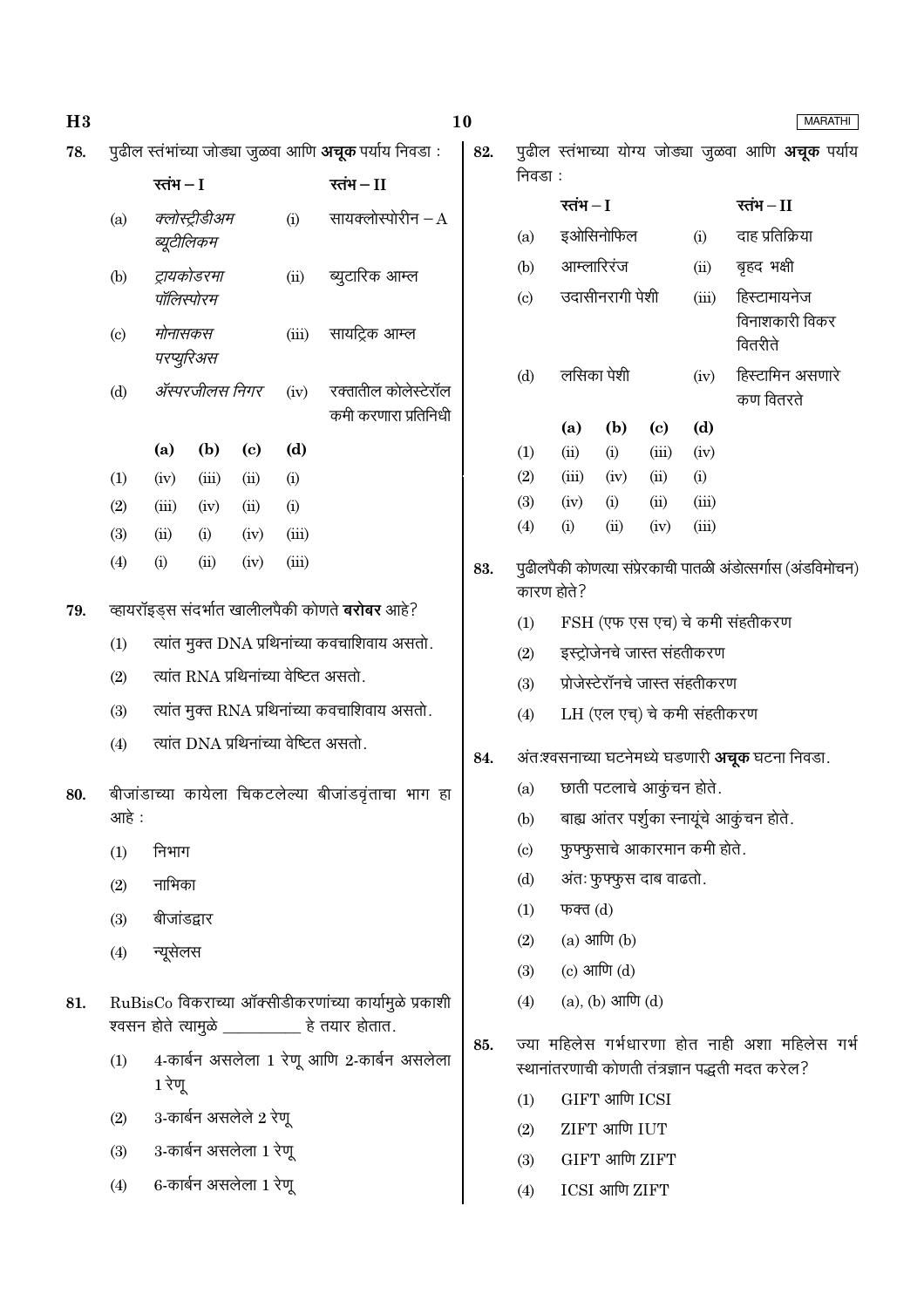| <b>MARATHI</b> |                            |                                                              |                | 11                         |     |                             | H3                                                                                                    |  |  |  |  |
|----------------|----------------------------|--------------------------------------------------------------|----------------|----------------------------|-----|-----------------------------|-------------------------------------------------------------------------------------------------------|--|--|--|--|
| 86.            |                            | प्लाझमोडिअमची मानवी शरीरात प्रवेशणारी संक्रमण संसर्ग अवस्था  |                |                            | 91. |                             | खालीलपैकी कोणती जोडी एकपेशीय शैवालांची आहे?                                                           |  |  |  |  |
|                |                            | आहे.                                                         |                |                            |     | (1)                         | क्लोरेला आणि स्पीरुलीना                                                                               |  |  |  |  |
|                | (1)                        | नर युग्मपेशी (नर गॅमिटोसाइट)                                 |                |                            |     | (2)                         | लॅमिनारीया आणि सरगॅसम                                                                                 |  |  |  |  |
|                | (2)                        | ट्रोफोझोइटस                                                  |                |                            |     | (3)                         | जेलिडीयम आणि ग्रॅसिलॅरिया                                                                             |  |  |  |  |
|                | (3)                        | स्पोरोझोइटस                                                  |                |                            |     | (4)                         | <i>ॲनबीना</i> आणि <i>व्हॉलवोक्स</i>                                                                   |  |  |  |  |
|                | (4)                        | मादी युग्मपेशी (मादी गॅमिटोसाइट)                             |                |                            | 92. |                             | वनस्पतींत खालीलपैकी कोणता शरीरभाग दोन पिढ्या एकात                                                     |  |  |  |  |
| 87.            |                            | पुढील स्तंभाच्या अचूक जोड्या लावा आणि <b>अचूक</b> पर्याय     |                |                            |     | एक अश्या आढळतात?            |                                                                                                       |  |  |  |  |
|                | निवडा.                     |                                                              |                |                            |     | (a)                         | परागकोशातील परागकण                                                                                    |  |  |  |  |
|                |                            | रतंभ $-1$                                                    |                | रतंभ $-$ II                |     | (b)                         | अंकुरित झालेल्या परागकण व त्यातील दोन पुंयुग्मके                                                      |  |  |  |  |
|                | (a)                        | अपरा                                                         | (i)            | ॲंड्रोजन्स                 |     | $\left( \mathrm{c} \right)$ | फळांमध्ये असलेल्या बिया                                                                               |  |  |  |  |
|                | (b)                        | पारदर्शी अंडावरण                                             | (ii)           | मानवी कोरीऑनिक             |     | (d)                         | बीजांडातील भ्रूणकोश                                                                                   |  |  |  |  |
|                |                            |                                                              |                | गोनॅडोट्रॉपिन (hCG)        |     | (1)                         | $(a)$ आणि $(d)$                                                                                       |  |  |  |  |
|                | $\left( \mathrm{c}\right)$ | कंद मूत्रमार्ग ग्रंथी                                        | (iii)          | अंड्यावरील स्तर            |     | (2)                         | $(a)$ फक्त                                                                                            |  |  |  |  |
|                | (d)                        | लिडीग पेशी                                                   | (iv)           | शिश्नास वंगण करणे          |     | (3)                         | $(a)$ , $(b)$ आणि $(c)$                                                                               |  |  |  |  |
|                |                            | (a)<br>(b)<br>$\left( \mathbf{c} \right)$                    | (d)            |                            |     | (4)                         | $(c)$ आणि $(d)$                                                                                       |  |  |  |  |
|                | (1)                        | (ii)<br>(iii)<br>(iv)<br>(iii)<br>(i)                        | (i)<br>(ii)    |                            | 93. |                             | अयोग्य विधान ओळखा:                                                                                    |  |  |  |  |
|                | (2)<br>(3)                 | (iv)<br>(i)<br>(ii)<br>(iv)                                  | (iii)          |                            |     | (1)                         | अंतःकाष्ठावर टॅनिन, रेझीन, तेले इत्यादींचा थर                                                         |  |  |  |  |
|                | (4)                        | (iii)<br>(ii)<br>(iv)                                        | (i)            |                            |     |                             | असल्यामुळे याचा रंग गडद असतो.                                                                         |  |  |  |  |
| 88.            |                            | पुढीलपैकी <b>योग्य</b> जोडी निवडा:                           |                |                            |     | (2)                         | अंत:काष्ठ पाण्याचे वहन करत नाही पण त्या भक्कम<br>आधार देतात.                                          |  |  |  |  |
|                | (1)                        | थॅलेसेमिया                                                   | $\blacksquare$ | $X \pi$ रत/निगडीत          |     | (3)                         | रसकाष्ठ पाणी व खनिजाचे वहन मूळांपासून पानांपर्यंत                                                     |  |  |  |  |
|                | (2)                        | हिमोफिलीआ                                                    | $\blacksquare$ | $Y$ निगडीत                 |     |                             | करतात.                                                                                                |  |  |  |  |
|                | (3)                        | फेनाइल किटोनुरिआ                                             | $\sim$         | अलिंगसूत्र प्रबलक<br>लक्षण |     | (4)                         | रसकाष्ठ सर्वांत आतील द्वितीय प्रकाष्ठ असून त्यांचा<br>रंग फिकट असतो.                                  |  |  |  |  |
|                | (4)                        | सिकल सेल ॲनिमिया -                                           |                | अलिंगसूत्र निर्बलक         |     |                             |                                                                                                       |  |  |  |  |
|                |                            |                                                              |                | लक्षण, गुणसूत्र $-11$      | 94. |                             | कोणत्या पद्धतीने बिकानेरी मेंढी (मादी) आणि मरीनो मेंढा<br>(नर) यापासुन हिसारडेल निपज तयार केलेली आहे? |  |  |  |  |
| 89.            |                            | खालीलपैकी कोणते विधान <b>बरोबर</b> आहे?                      |                |                            |     | (1)                         | अंतः प्रजनन                                                                                           |  |  |  |  |
|                | (1)                        | ॲडेनाईन थायमाईन बरोबर जोडत नाही.                             |                |                            |     | (2)                         | बाह्य प्रजनन                                                                                          |  |  |  |  |
|                | (2)                        | ॲडेनाईन थायमाईन बरोबर दोन H-बंधांनी जोडतो.                   |                |                            |     | (3)                         | उत्परिवर्तनीय प्रजनन                                                                                  |  |  |  |  |
|                | (3)                        | ॲडेनाईन थायमाईन बरोबर एका H-बंधांनी जोडतो.                   |                |                            |     | (4)                         | संकर प्रजनन                                                                                           |  |  |  |  |
|                | (4)                        | ॲडेनाईन थायमाईन बरोबर तीन H-बंधांनी जोडतो.                   |                |                            | 95. |                             | पेशी चक्रातून काही विभाजन होणाऱ्या पेशी बाहेर पडून सुप्त                                              |  |  |  |  |
| 90.            | कोणते ?                    | पुढीलपैकी प्राण्यांमध्ये सर्वात जास्त प्रमाणात असणारे प्रथिन |                |                            |     |                             | प्रावस्थेत जातात. याला $(G_0)$ सुप्त प्रावस्था असे म्हणतात. ही<br>प्रावस्था __________ नंतर होते.     |  |  |  |  |
|                | (1)                        | इन्सुलिन                                                     |                |                            |     | (1)                         | $\mathrm{G}_2$ प्रावस्थे                                                                              |  |  |  |  |
|                | (2)                        | हिमोग्लोबीन                                                  |                |                            |     | (2)                         | $M$ प्रावस्थे                                                                                         |  |  |  |  |
|                | (3)                        | कोलॅजेन                                                      |                |                            |     | (3)                         | $G_1$ प्रावस्थे                                                                                       |  |  |  |  |
|                | (4)                        | लेक्टीन                                                      |                |                            |     | (4)                         | $S$ प्रावस्थे                                                                                         |  |  |  |  |
|                |                            |                                                              |                |                            |     |                             |                                                                                                       |  |  |  |  |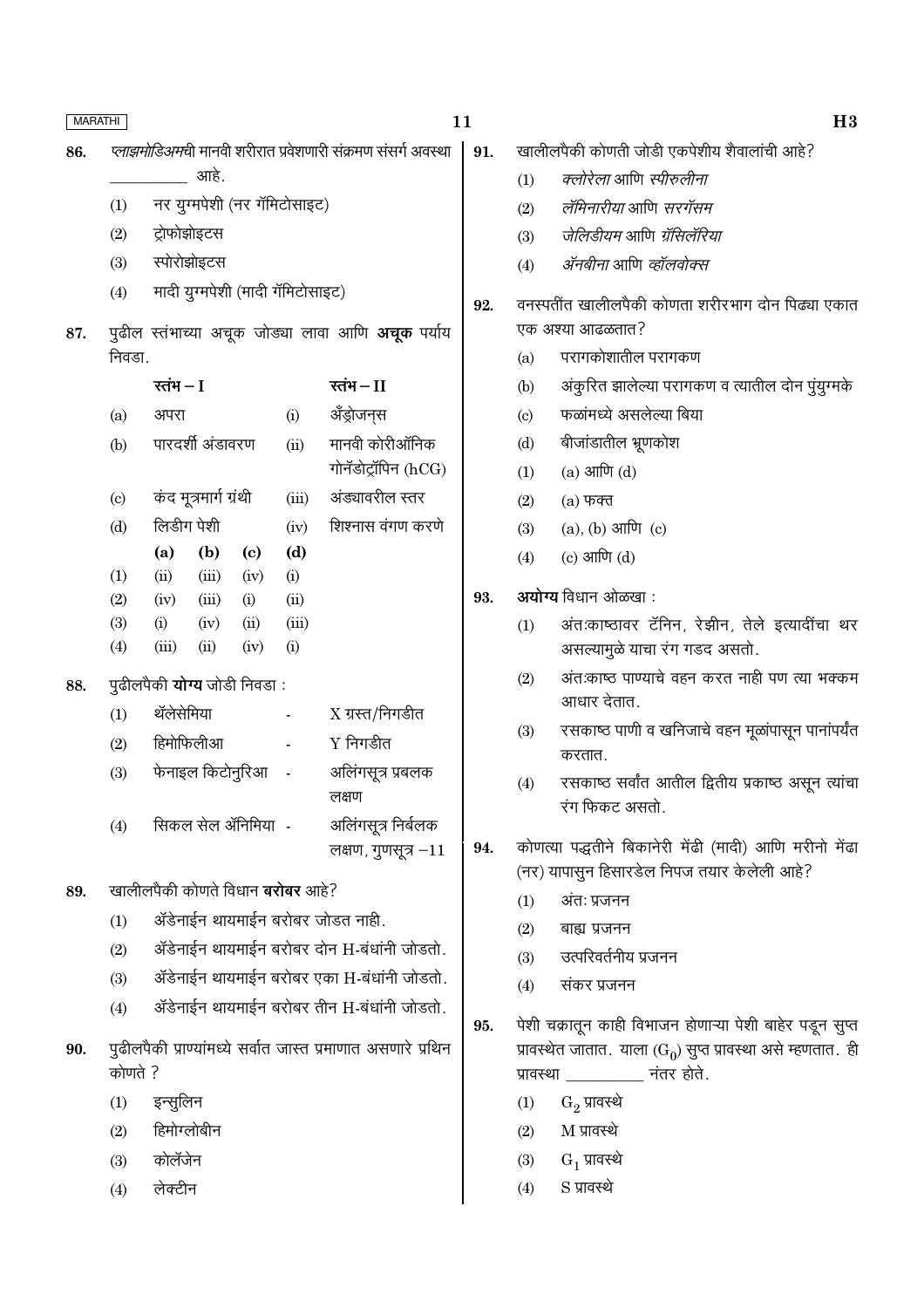| H3   |                            |                                                                                 | 12   |                                                             |                                     |                            |       |                                   |       | <b>MARATHI</b>                                              |
|------|----------------------------|---------------------------------------------------------------------------------|------|-------------------------------------------------------------|-------------------------------------|----------------------------|-------|-----------------------------------|-------|-------------------------------------------------------------|
| 96.  |                            | मानवी पचनसंस्थेच्या दृष्टीने <b>अचूक</b> विधान ओळखा.                            | 101. |                                                             |                                     |                            |       |                                   |       | 1987 मध्ये मॉन्ट्रीयल (नियम) प्रोटोकॉल याच्या नियंत्रणासाठी |
|      | (1)                        | अधनाल आंत्रपुच्छ आद्यांत्रापासून निघते.                                         |      |                                                             | अधिकृत झाला :                       |                            |       |                                   |       |                                                             |
|      | (2)                        | शेषांत्र लहान आतड्यात उघडते.                                                    |      | (1)                                                         |                                     |                            |       | ई–कचरा विल्हेवाट करण्यावर         |       |                                                             |
|      | (3)                        | पचन नलीकाचे सीरमीपटल सर्वात आतील थर आहे.                                        |      | (2)                                                         |                                     |                            |       |                                   |       | एका देशातून दुसऱ्या देशात जनुकीय दृष्ट्या सुधारित           |
|      | (4)                        | शेषांत्र हा जास्त गुंडाळलेला भाग आहे.                                           |      |                                                             |                                     |                            |       | केलेल्या सजीवांचे वहन करण्याकरिता |       |                                                             |
| 97.  |                            | पुढीलपैकी <b>अचूक</b> सजीव ओळखा जो मानवी हस्तक्षेपामुळे झालेल्या                |      | (3)                                                         | ओझोन वायूचे घटन करणाऱ्या पदार्थांचे |                            |       |                                   |       |                                                             |
|      |                            | वातावरणातील बदलांमुळे उत्क्रांत झाला आहे:                                       |      | (4)                                                         |                                     |                            |       | हरित गृह वायूंचे मोचन करण्यावर    |       |                                                             |
|      | (a)                        | गॅलेपॅगोस बेटा वरील डार्विनच्या फिंचेस                                          |      |                                                             |                                     |                            |       |                                   |       |                                                             |
|      | (b)                        | तणनाशक प्रतिरोधक तण                                                             | 102. | वनस्पतींतील आवश्यक मूलद्रव्य आणि त्यांचे कार्य यांचा संदर्भ |                                     |                            |       |                                   |       |                                                             |
|      | $\left( \mathrm{c}\right)$ | रसायन औषधी प्रतिरोधक सुस्पष्ट केंद्रक असलेले                                    |      | घेऊन योग्य जोड्या लावा:                                     |                                     |                            |       |                                   |       |                                                             |
|      | (d)                        | कुत्र्यांसारखे मानव–निर्मित पाळीव प्राण्यांचे संकर                              |      | (a)                                                         | लोह                                 |                            |       | (i)                               |       | जलप्रकाश विघटन                                              |
|      | (1)                        | फक्त $(d)$                                                                      |      | (b)                                                         | झिंक                                |                            |       | (ii)                              |       | पराग अंकुरित होणे                                           |
|      | (2)                        | फक्त $(a)$                                                                      |      | $\left( \mathrm{c}\right)$                                  | बोरॉन                               |                            |       | (iii)                             |       | हरित द्रव्य तयार                                            |
|      | (3)                        | $(a)$ आणि $(c)$                                                                 |      |                                                             |                                     |                            |       |                                   |       | होण्यास मदत करते                                            |
|      | (4)                        | (b), (c) आणि $(d)$                                                              |      | (d)                                                         | मँगनीज                              |                            |       | (iv)                              |       | $IAA$ चे जीवसंश्लेषण                                        |
| 98.  |                            | पुढील स्तंभांच्या योग्य जोड्या जुळवा आणि <b>अचूक</b> पर्याय                     |      |                                                             | योग्य पर्याय निवडा:                 |                            |       |                                   |       |                                                             |
|      | निवडा :                    |                                                                                 |      |                                                             | (a)                                 | (b)                        | (c)   | (d)                               |       |                                                             |
|      |                            | रतंभ $-I$<br>रतंभ $-1$                                                          |      | (1)                                                         | (iv)                                | (i)                        | (ii)  | (iii)                             |       |                                                             |
|      | (a)                        | पियुषिका ग्रंथी<br>ग्रेव्हचा आजार<br>(i)                                        |      | (2)                                                         | (ii)                                | (i)                        | (iv)  | (iii)                             |       |                                                             |
|      | (b)                        | अवटु ग्रंथी<br>मधुमेह<br>(ii)                                                   |      | (3)                                                         | (iv)                                | (iii)                      | (ii)  | (i)                               |       |                                                             |
|      | $\left( \mathrm{c}\right)$ | अधिवृक्क ग्रंथी<br>(iii)<br>बहुमूत्रता                                          |      | (4)                                                         | (iii)                               | (iv)                       | (ii)  | (i)                               |       |                                                             |
|      | (d)                        | स्वादुपिंड<br>ॲडीसनचा आजार<br>(iv)                                              |      |                                                             |                                     |                            |       |                                   |       |                                                             |
|      | (1)                        | (a)<br>(b)<br>(d)<br>$\left( \mathrm{c}\right)$<br>(iii)<br>(ii)<br>(i)<br>(iv) |      |                                                             |                                     |                            |       |                                   |       | 103. पुढील स्तंभांच्या योग्य जोड्या जुळवा आणि योग्य पर्याय  |
|      | (2)                        | (iii)<br>(ii)<br>(i)<br>(iv)                                                    |      | निवडा :                                                     |                                     |                            |       |                                   |       |                                                             |
|      | (3)                        | (iii)<br>(ii)<br>(i)<br>(iv)                                                    |      |                                                             | रतंभ — I                            |                            |       |                                   |       | रतंभ — II                                                   |
|      | (4)                        | (iii)<br>(ii)<br>(i)<br>(iv)                                                    |      | (a)                                                         |                                     | विविधाहारी झुंडीने येणारी  |       |                                   | (i)   | ॲस्टेरिआस                                                   |
| 99.  |                            | लैंगिक संक्रमणातुन होणारे सर्व आजार असणारा पर्याय                               |      |                                                             | कीड                                 |                            |       |                                   |       |                                                             |
|      | निवडा.                     |                                                                                 |      | (b)                                                         |                                     | प्रौढ अरिय संमिती दर्शवितो |       |                                   | (ii)  | विंचू                                                       |
|      | (1)                        | कॅन्सर, AIDS, सिफिलीस                                                           |      |                                                             |                                     | आणि अळीमध्ये द्विपार्श्व   |       |                                   |       |                                                             |
|      | (2)                        | गोनोन्हिआ, सिफिलीस, जेनायटल हरपीस                                               |      |                                                             | समिती                               |                            |       |                                   |       |                                                             |
|      | (3)                        | गोनोन्हिआ, मलेरिआ, जेनायटल हरपीस                                                |      | $\left( \mathrm{c}\right)$                                  |                                     | बुक लंग (पुस्तक फुफ्फुसे)  |       |                                   | (iii) | टीनोप्लाना                                                  |
|      | (4)                        | AIDS, मलेरिया, फिलारीआ                                                          |      | (d)                                                         |                                     | जैवदीप्तीमानता             |       |                                   | (iv)  | लोकस्टा                                                     |
| 100. |                            | एका सायट्रिक आम्ल चक्रांत होणाऱ्या द्रव्य पातळी वरचे                            |      |                                                             |                                     |                            |       |                                   |       | (टोळ)                                                       |
|      |                            | स्फुरदीकरणाची संख्या इतकी आहे:                                                  |      |                                                             | (a)                                 | (b)                        | (c)   | (d)                               |       |                                                             |
|      | (1)                        | तीन                                                                             |      | (1)                                                         | (ii)                                | (i)                        | (iii) | (iv)                              |       |                                                             |
|      | (2)                        | शून्य                                                                           |      | (2)                                                         | (i)                                 | (iii)                      | (ii)  | (iv)                              |       |                                                             |
|      | (3)                        | एक                                                                              |      | (3)                                                         | (iv)                                | (i)                        | (ii)  | (iii)                             |       |                                                             |
|      | (4)                        | दोन                                                                             |      | (4)                                                         | (iii)                               | (ii)                       | (i)   | (iv)                              |       |                                                             |
|      |                            |                                                                                 |      |                                                             |                                     |                            |       |                                   |       |                                                             |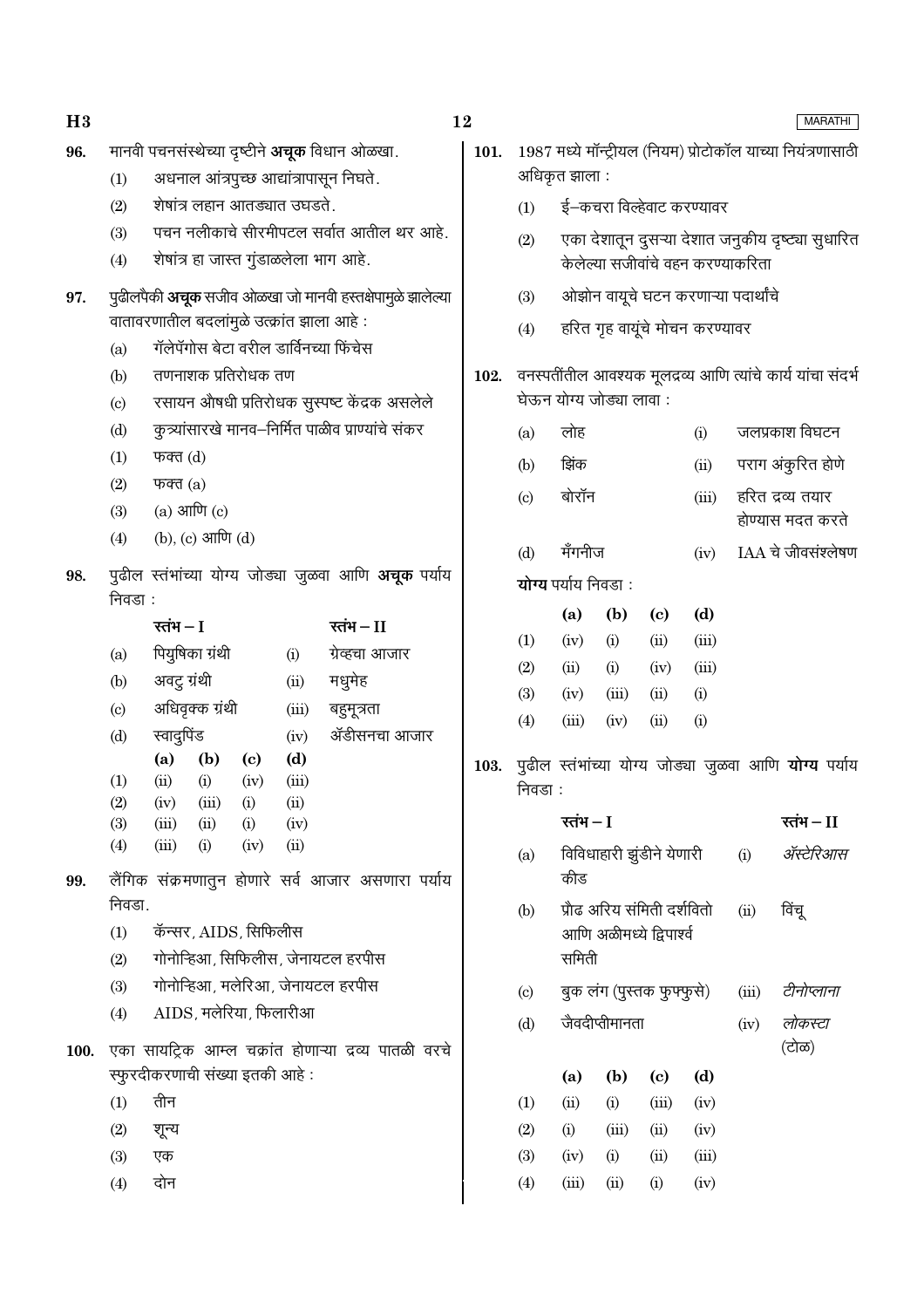| <b>MARATHI</b> |                                              |                                                              |                         |                             |                                              |                                                           | 13         |                             |                                             |                                     |                             |               |                            |                                                   | H3 |
|----------------|----------------------------------------------|--------------------------------------------------------------|-------------------------|-----------------------------|----------------------------------------------|-----------------------------------------------------------|------------|-----------------------------|---------------------------------------------|-------------------------------------|-----------------------------|---------------|----------------------------|---------------------------------------------------|----|
| 104.           |                                              |                                                              | साधारण इतकी आहे:        |                             |                                              | रॉबर्ट मे यांच्या मते भूमंडळावर एकूण जाति विविधता ही      | 108.       |                             | उदाहरणांच्या <b>योग्य</b> जोड्या लावा.      |                                     |                             |               |                            | तृणभूमि परिसंस्थेतील पोषण पातळींचे व त्यातील जाति |    |
|                | (1)                                          | 7 दशलक्ष                                                     |                         |                             |                                              |                                                           |            | (a)                         |                                             | चतुर्थ पोषण पातळी                   |                             |               | (i)                        | कावळा                                             |    |
|                | (2)                                          |                                                              | $1.5$ दशलक्ष            |                             |                                              |                                                           |            | (b)                         |                                             | द्वितीय पोषण पातळी                  |                             |               | (ii)                       | गिधाड                                             |    |
|                | (3)                                          | $20$ दशलक्ष                                                  |                         |                             |                                              |                                                           |            | $\left( \mathrm{c}\right)$  |                                             | प्रथम पोषण पातळी                    |                             |               | (iii)                      | ससा                                               |    |
|                | (4)                                          | $50$ दशलक्ष                                                  |                         |                             |                                              |                                                           |            | (d)                         |                                             | तृतीय पोषण पातळी                    |                             |               | (iv)                       | गवत                                               |    |
|                |                                              |                                                              |                         |                             |                                              |                                                           |            |                             | योग्य पर्याय निवडा:                         |                                     |                             |               |                            |                                                   |    |
| 105.           |                                              |                                                              | किरण पुष्पकात हे असते : |                             |                                              |                                                           |            |                             | (a)                                         | (b)                                 | $\left( \mathbf{c} \right)$ | (d)           |                            |                                                   |    |
|                | (1)                                          |                                                              | अर्ध निम्न अंडाशय       |                             |                                              |                                                           |            | (1)                         | (i)                                         | (ii)                                | (iii)                       | (iv)          |                            |                                                   |    |
|                | (2)                                          |                                                              | निम्न अंडाशय            |                             |                                              |                                                           |            | (2)                         | (ii)                                        | (iii)                               | (iv)                        | (i)           |                            |                                                   |    |
|                | (3)                                          |                                                              | ऊर्ध्व अंडाशय           |                             |                                              |                                                           |            | (3)<br>(4)                  | (iii)<br>(iv)                               | (ii)<br>(iii)                       | (i)<br>(ii)                 | (iv)<br>(i)   |                            |                                                   |    |
|                | (4)                                          | अधोजायी अंडाशय                                               |                         |                             |                                              |                                                           |            |                             |                                             |                                     |                             |               |                            |                                                   |    |
| 106.           | जर दोन सलग बेस पेअरमधील अंतर 0.34 nm आहे आणि |                                                              |                         |                             |                                              |                                                           | 109.       |                             |                                             |                                     |                             |               |                            | रोगजनक सजीव आणि रोग यांच्या योग्य जोड्या लावा आणि |    |
|                |                                              | एका विशिष्ट सस्तन पेशीतील DNA द्विसर्पिलच्या बेस पेअरची      |                         |                             |                                              |                                                           |            |                             | <b>अचूक</b> पर्याय निवडा.                   |                                     |                             |               |                            |                                                   |    |
|                |                                              | एकूण संख्या $6.6 \times 10^9$ bp आहे, तर DNA ची अंदाजे लांबी |                         |                             |                                              |                                                           |            |                             | रतंभ $-I$                                   |                                     |                             |               | रतंभ $-II$                 |                                                   |    |
|                |                                              | असेल.                                                        |                         |                             |                                              |                                                           |            | (a)                         | टायफॉइड                                     |                                     |                             | (i)           | वुकेरेरिआ                  |                                                   |    |
|                | (1)                                          | $2.7$ मीटर                                                   |                         |                             |                                              |                                                           |            | (b)                         | न्युमोनिआ<br>(ii)                           |                                     |                             |               | प्लास्मोडिअम<br>साल्मोनेला |                                                   |    |
|                | (2)                                          | $2.0$ मीटर                                                   |                         |                             |                                              |                                                           |            | $\left( \mathrm{c} \right)$ | फिलारीअस<br>(iii)                           |                                     |                             |               |                            |                                                   |    |
|                | (3)                                          | $2.5$ मीटर                                                   |                         |                             |                                              |                                                           |            | (d)                         | मलेरिआ<br>(iv)                              |                                     |                             |               | हिमोफिल्स                  |                                                   |    |
|                | (4)                                          | $2.2$ मीटर                                                   |                         |                             |                                              | (a)                                                       | (b)<br>(i) | $\left( \mathrm{c}\right)$  | (d)                                         |                                     |                             |               |                            |                                                   |    |
|                |                                              |                                                              |                         |                             |                                              |                                                           |            | (1)<br>(2)                  | (iv)<br>(i)                                 | (iii)                               | (ii)<br>(ii)                | (iii)<br>(iv) |                            |                                                   |    |
| 107.           | निवडा :                                      |                                                              |                         |                             |                                              | पुढील स्तंभाच्या योग्य जोड्या लावा आणि <b>अचूक</b> पर्याय |            | (3)                         | (iii)                                       | (iv)                                | (i)                         | (ii)          |                            |                                                   |    |
|                |                                              | रतंभ $-1$                                                    |                         |                             |                                              | रतंभ – $II$                                               |            | (4)                         | (ii)                                        | (i)                                 | (iii)                       | (iv)          |                            |                                                   |    |
|                | (a)                                          | बीटी कापूस                                                   |                         |                             | (i)                                          | जनुकीय उपचार<br>पद्धती                                    | 110.       | म्हणतात.                    | खोडाच्या तळापासून विकसित होणाऱ्या मुळांना _ |                                     |                             |               |                            |                                                   |    |
|                | (b)                                          | ॲडेनोसिन                                                     |                         |                             | (ii)                                         | पेशी संरक्षण                                              |            | (1)                         | पार्श्व मुळे                                |                                     |                             |               |                            |                                                   |    |
|                |                                              |                                                              | डीअमायनेज               |                             |                                              |                                                           |            | (2)                         | तंतूमय मुळे                                 |                                     |                             |               |                            |                                                   |    |
|                |                                              | कमतरता                                                       |                         |                             |                                              |                                                           |            | (3)                         | आदिमुळे                                     |                                     |                             |               |                            |                                                   |    |
|                | $\left( \mathrm{c}\right)$                   | $\operatorname{RNAi}$                                        |                         |                             | (iii)                                        | $HIV$ संक्रमणाचे<br>निदान                                 |            | (4)                         | आधार मुळे                                   |                                     |                             |               |                            |                                                   |    |
|                | (d)                                          |                                                              | पीसीआर $(PCR)$          |                             | (iv)                                         | बॅसिलस थुरिन्जेंसिस                                       | 111.       |                             |                                             |                                     |                             |               |                            | द्वितीयक अंडपेशीच्या अर्धसूत्री विभाजनाचा एक भाग  |    |
|                |                                              | (a)                                                          | (b)                     | $\left( \mathbf{c} \right)$ | (d)                                          |                                                           |            |                             |                                             | पूर्ण होतो.                         |                             |               |                            |                                                   |    |
|                | (1)                                          | (i)                                                          | (ii)                    | (iii)                       | (iv)                                         |                                                           |            | (1)                         |                                             | शुक्राणूचे अंड्याबरोबर विलयन होताना |                             |               |                            |                                                   |    |
|                | (2)<br>(ii)<br>(iii)<br>(iv)<br>(i)          |                                                              |                         |                             | अंडउत्सर्गापूर्वी (अंडविमोचना पूर्वी)<br>(2) |                                                           |            |                             |                                             |                                     |                             |               |                            |                                                   |    |
|                | (3)<br>(iii)<br>(ii)<br>(i)<br>(iv)          |                                                              |                         |                             | प्रयुग्मनाचे वेळी<br>(3)                     |                                                           |            |                             |                                             |                                     |                             |               |                            |                                                   |    |
|                | (iii)<br>(4)<br>(ii)<br>(iv)<br>(i)          |                                                              |                         |                             |                                              | (4)                                                       |            | युग्मनज तयार झाल्यानंतर     |                                             |                                     |                             |               |                            |                                                   |    |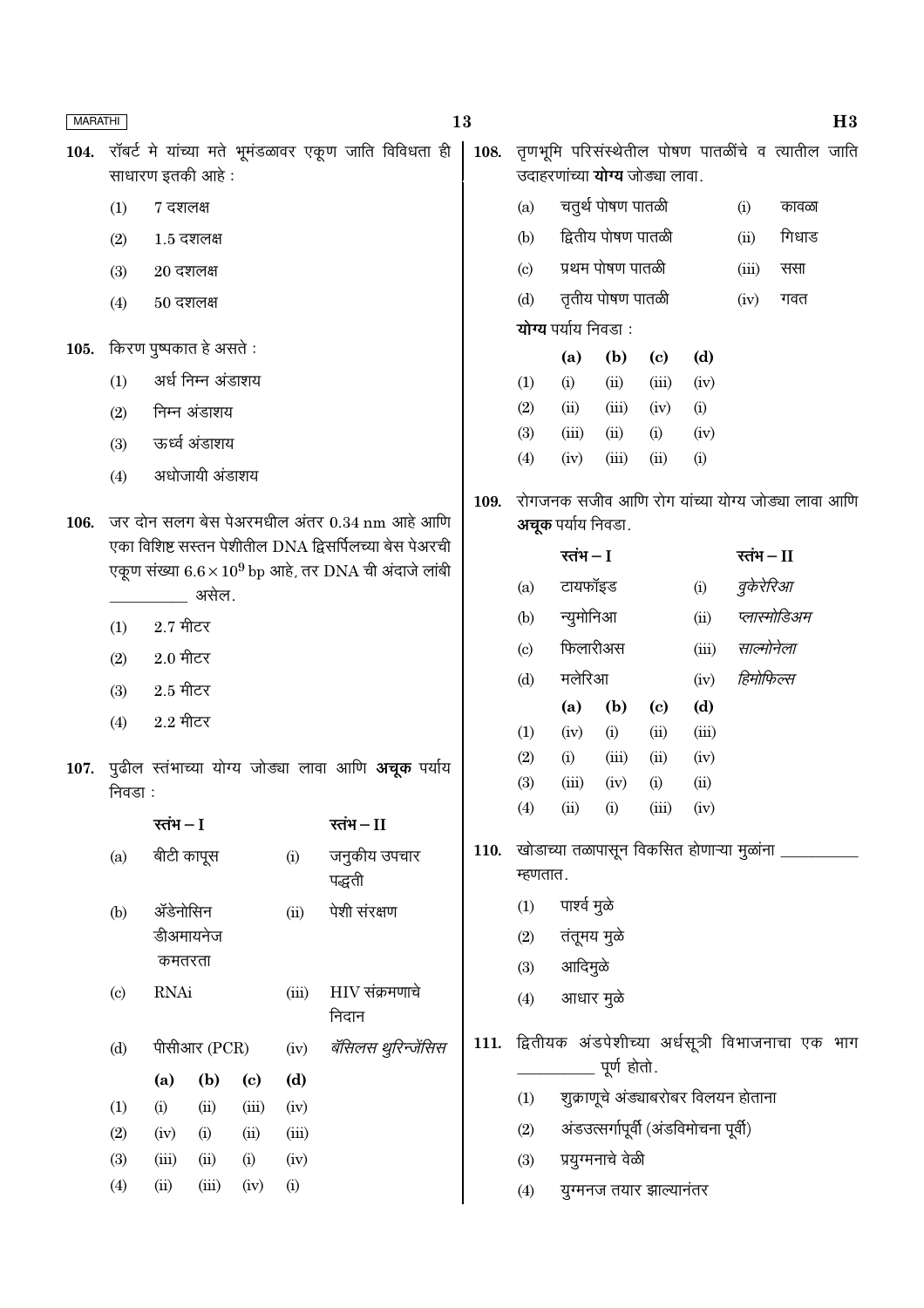| चिकट बाजू DNA (डीएनए) लायगेजने जोडल्या                                                                                                                                     |      | (1)<br>(2)                |                                                   |               |                             |                                       | अवरक्त किरणांमुळे दृष्टिपटलांला इजा होण्यामुळे<br>कमी तापमानामुळे डोळ्यांमधील द्रवांच्या गोठण्यामुळे                                                    |
|----------------------------------------------------------------------------------------------------------------------------------------------------------------------------|------|---------------------------|---------------------------------------------------|---------------|-----------------------------|---------------------------------------|---------------------------------------------------------------------------------------------------------------------------------------------------------|
| प्रत्येक रिस्ट्रिक्शन विकर DNA (डीएनए) अनुक्रमाची                                                                                                                          |      | (3)                       |                                                   |               |                             | पारपटलाच्या प्रदाह होण्यामुळे         | UV-B प्रारणांच्या जास्त प्रमाणांमुळे डोळ्याच्य                                                                                                          |
| ते DNA स्ट्रँड पॅलीन्ड्रोमिक ठिकाणी कापते.                                                                                                                                 |      | (4)                       |                                                   |               |                             |                                       | हिमाच्छादावरून प्रकाशाचे जास्त प्रतिबिंबीत होण्यामुळे                                                                                                   |
| ते जनुकीय अभियांत्रिकी मध्ये वापरले जातात.                                                                                                                                 | 118. | आढळते :                   |                                                   |               |                             |                                       | शंकू रूपात बीजाणूपत्रांची मांडणी किंवा स्ट्रोबिलाई यामध्ये                                                                                              |
| परिसंस्थेतील एकूण प्राथमिक निर्मिती दर व निव्वळ प्राथमिक<br>निर्मिती दरा संदर्भात खालीलपैकी कोणते विधान <b>बरोबर</b><br>एकूण प्राथमिक निर्मिती व निव्वळ प्राथमिक निर्मितीत |      | (1)<br>(2)<br>(3)<br>(4)  | इक्वीसेटम<br>सालव्हीनिया<br>टेरिस<br>मार्केन्शिया |               |                             |                                       |                                                                                                                                                         |
| एकूण प्राथमिक निर्मिती ही निव्वळ प्राथमिक निर्मितीपेक्षा                                                                                                                   | 119. | निवडा :                   |                                                   |               |                             |                                       | पुढील स्तंभाच्या योग्य जोड्या लावा आणि <b>अचूक</b> पर्याय                                                                                               |
| एकूण प्राथमिक निर्मिती ही निव्वळ प्राथमिक निर्मितीपेक्षा                                                                                                                   |      | (a)                       | रतंभ $-1$<br>तरंगत्या बरगड्या                     |               |                             | (i)                                   | रतंभ $-I$<br>दुसऱ्या आणि सातव्या                                                                                                                        |
| एकूण प्राथमिक निर्मिती व निव्वळ प्राथमिक निर्मिती हे                                                                                                                       |      | (b)                       | असंकूट                                            |               |                             | (ii)                                  | बरगडी मध्ये<br>स्थापिलेले<br>प्रगंड अस्थिचे शीर                                                                                                         |
| वाढीच्या या अवस्थेत वाढीचा दर सर्वात जास्त असतो :                                                                                                                          |      | $\left( \circ \right)$    | अंसफलक                                            |               |                             | (iii)                                 | जत्रुक                                                                                                                                                  |
|                                                                                                                                                                            |      | (d)                       | संगुहिका                                          |               |                             | (iv)                                  | उरोस्थीशी जोडत नाह                                                                                                                                      |
|                                                                                                                                                                            |      |                           | (a)                                               | (b)           | $\left( \mathbf{c} \right)$ | (d)                                   |                                                                                                                                                         |
|                                                                                                                                                                            |      | (1)<br>(2)                | (iv)<br>(ii)                                      | (iii)<br>(iv) | (i)<br>(i)                  | (ii)<br>(iii)                         |                                                                                                                                                         |
|                                                                                                                                                                            |      | (3)<br>(4)                | (i)<br>(iii)                                      | (iii)<br>(ii) | (ii)<br>(iv)                | (iv)<br>(i)                           |                                                                                                                                                         |
| 115. वाहकातील ग्रथित (निगडीत) DNA चा प्रत अंक नियंत्रित<br>करणाऱ्या क्रमाला ___________ असे म्हणतात.                                                                       | 120. |                           |                                                   |               |                             | उपचारासाठी पुढीलपैकी काय वापरले जाते? | वॅनॉक्सि गाळ (स्लज) डायजेस्टर मध्ये पुढील सांडपाणी                                                                                                      |
|                                                                                                                                                                            |      | (1)                       |                                                   |               | क्रियाशील केलेला गाळ        |                                       |                                                                                                                                                         |
|                                                                                                                                                                            |      | (2)                       |                                                   |               | प्राथमिक गाळ (स्लज)         |                                       |                                                                                                                                                         |
|                                                                                                                                                                            |      | (3)                       |                                                   |               | तरंगते डेब्रीस (कचरा)       |                                       |                                                                                                                                                         |
|                                                                                                                                                                            |      | (4)                       |                                                   |               |                             |                                       | प्राथमिक उपचारातील टाकून दिलेले (एफ्लूएंट)                                                                                                              |
| DNA (डीएनए) चे सर्पिलचे प्रतिलेखन करताना विलगीकरण                                                                                                                          | 121. | <b>चुकीचे</b> विधान शोधा. |                                                   |               |                             |                                       | जीन 'I' जो ABO रक्तगट नियंत्रण करतो त्यांच्याशी संदर्भिय                                                                                                |
|                                                                                                                                                                            |      | (1)                       |                                                   |               |                             |                                       | युग्म 'i' कोणतीही शर्करा निर्मित नाही.                                                                                                                  |
|                                                                                                                                                                            |      | (2)                       |                                                   |               |                             | जीन (I) तीन युग्मविकल्प आहेत.         |                                                                                                                                                         |
|                                                                                                                                                                            |      |                           |                                                   |               |                             |                                       |                                                                                                                                                         |
|                                                                                                                                                                            |      |                           |                                                   |               |                             |                                       |                                                                                                                                                         |
|                                                                                                                                                                            |      |                           | (3)<br>(4)                                        |               |                             |                                       | एका व्यक्तीमध्ये तीन पैकी दोन युग्मविकल्प असतील<br>जेव्हा I <sup>A</sup> आणि I <sup>B</sup> एकत्र असतात तेव्हा ते समान<br>प्रकारची शर्करा व्यक्त करतात. |

| (3)     | UV-B प्रारणांच्या जास्त प्रमाणांमुळे डोळ्याच्या<br>पारपटलाच्या प्रदाह होण्यामुळे |                  |      |       |                                                            |  |  |  |  |  |  |
|---------|----------------------------------------------------------------------------------|------------------|------|-------|------------------------------------------------------------|--|--|--|--|--|--|
|         |                                                                                  |                  |      |       |                                                            |  |  |  |  |  |  |
| (4)     |                                                                                  |                  |      |       | हिमाच्छादावरून प्रकाशाचे जास्त प्रतिबिंबीत होण्यामुळे      |  |  |  |  |  |  |
|         |                                                                                  |                  |      |       | शंकू रूपात बीजाणूपत्रांची मांडणी किंवा स्ट्रोबिलाई यामध्ये |  |  |  |  |  |  |
| आढळते : |                                                                                  |                  |      |       |                                                            |  |  |  |  |  |  |
| (1)     | इक्वीसेटम                                                                        |                  |      |       |                                                            |  |  |  |  |  |  |
| (2)     | सालव्हीनिया                                                                      |                  |      |       |                                                            |  |  |  |  |  |  |
| (3)     | टेरिस                                                                            |                  |      |       |                                                            |  |  |  |  |  |  |
| (4)     | मार्केन्शिया                                                                     |                  |      |       |                                                            |  |  |  |  |  |  |
|         |                                                                                  |                  |      |       | पुढील स्तंभाच्या योग्य जोड्या लावा आणि <b>अचूक</b> पर्याय  |  |  |  |  |  |  |
| निवडा : |                                                                                  |                  |      |       |                                                            |  |  |  |  |  |  |
|         |                                                                                  |                  |      |       |                                                            |  |  |  |  |  |  |
|         | रतंभ $-I$                                                                        |                  |      |       | रतंभ $-I$                                                  |  |  |  |  |  |  |
| (a)     |                                                                                  | तरंगत्या बरगड्या |      | (i)   | दुसऱ्या आणि सातव्या                                        |  |  |  |  |  |  |
|         |                                                                                  |                  |      |       | बरगडी मध्ये                                                |  |  |  |  |  |  |
|         |                                                                                  |                  |      |       | स्थापिलेले                                                 |  |  |  |  |  |  |
| (b)     | असंकूट                                                                           |                  |      | (ii)  | प्रगंड अस्थिचे शीर                                         |  |  |  |  |  |  |
| (c)     | अंसफलक                                                                           |                  |      | (iii) | जत्रुक                                                     |  |  |  |  |  |  |
| (d)     | संगुहिका                                                                         |                  |      | (iv)  | उरोस्थीशी जोडत नाही                                        |  |  |  |  |  |  |
|         | (a)                                                                              | (b)              | (c)  | (d)   |                                                            |  |  |  |  |  |  |
| (1)     | (iv)                                                                             | (iii)            | (i)  | (ii)  |                                                            |  |  |  |  |  |  |
| (2)     | (ii)                                                                             | (iv)             | (i)  | (iii) |                                                            |  |  |  |  |  |  |
| (3)     | (i)                                                                              | (iii)            | (ii) | (iv)  |                                                            |  |  |  |  |  |  |
| (4)     | (iii)                                                                            | (ii)             | (iv) | (i)   |                                                            |  |  |  |  |  |  |

- गाळ (स्लज) डायजेस्टर मध्ये पुढील सांडपाणी .<br>गठी पुढीलपैकी काय वापरले जाते?
	- .<br>क्रेयाशील केलेला गाळ
	- ाथमिक गाळ (स्लज)
	- ारंगते डेब्रीस (कचरा)
	- ाथमिक उपचारातील टाकून दिलेले (एफ्लूएंट)
- जो ABO रक्तगट नियंत्रण करतो त्यांच्याशी संदर्भिय iधान शोधा
	- ।<br>ग्म '¡' कोणतीही शर्करा निर्मित नाही .
	- नीन (I) तीन युग्मविकल्प आहेत.
	- का व्यक्तीमध्ये तीन पैकी दोन यूग्मविकल्प असतील.
	- नेव्हा I $^{\rm A}$  आणि I $^{\rm B}$  एकत्र असतात तेव्हा ते समान कारची शर्करा व्यक्त करतात.

### 112. रिस्ट्रिक्शन विकर संदर्भात चुकीचे विधान ओळखा.

- चिकट बाज  $DNA$  (डीएनए) लायगेजने जोडल्या  $\vert$  $(1)$
- $(2)$
- $(3)$
- $(4)$
- 113. परिस निर्मि आहे
	- $(1)$
	- $(2)$
	- $(3)$
	- $(4)$
- 114. वाढी
	- $(1)$
	- $(2)$
	- $(3)$
	- $(4)$
- 115. वाहव करण
	- $(1)$
	- $(2)$
	- $(3)$

- -

14

 $H3$ 

#### **MARATHI**

 $(1)$ 

117. अंटार्कटिक प्रदेशात हिमअंधत्व यापासून होते :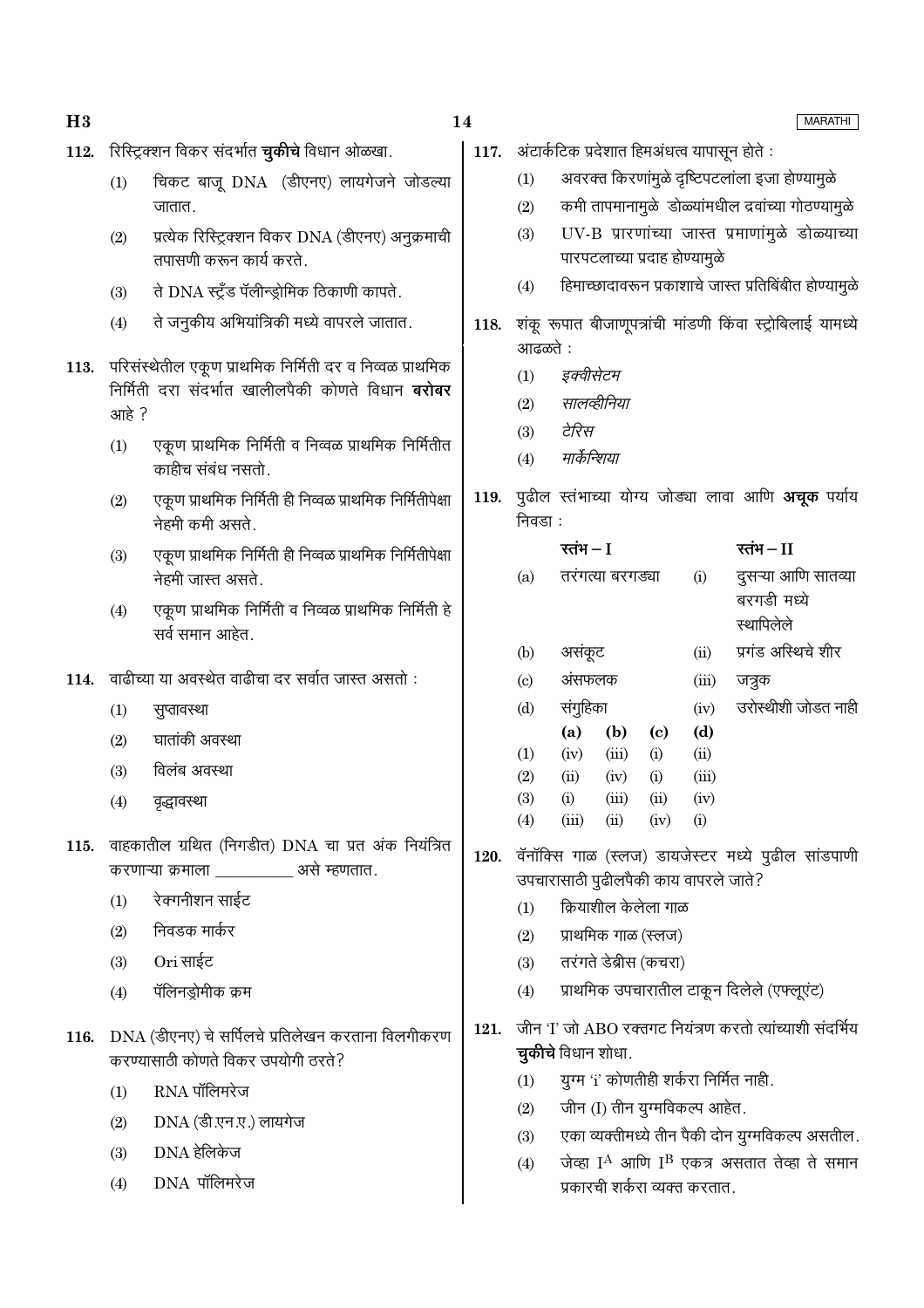- यांत अर्ध निम्न अंडाशय असते. 122.
	- $(1)$ प्लम
	- वांगे  $(2)$
	- मोहरी  $(3)$
	- सूर्यफुल  $(4)$
- प्रथिन संश्लेषणातील स्थानांतरणातील पहिली पायरी ही आहे: 123.
	- ॲन्टीकोडॉनला ओळखणे  $(1)$
	- रायबोसोमची लहान व मोठ्या घटकांची बांधणी  $(2)$
	- DNA रेणूची ओळख होणे.  $(3)$
	- tRNA चे अमिनोॲसिलेशन (अमिनो आम्लांचे  $(4)$ सक्रियीकरण)
- 124. विद्युतकण संचलनामध्ये, DNA चे दुभाजलेले तुकडे यांच्या साहाय्याने बघता येतात:
	- अवरक्त प्रारणांत इथिडियम ब्रोमाईडमुळे  $(1)$
	- प्रखर निळ्या प्रकाशात ॲसिटोकार्माइनमुळे  $(2)$
	- UV प्रारणांत इथिडियम ब्रोमाईडमूळे  $(3)$
	- UV प्रारणांत ॲसिटोकार्माइनमुळे  $(4)$
- यूग्मनाक्ष जटिल या अवस्थेत विरघळले जाते : 125.
	- $(1)$ तनुसूत्रता
	- स्थूलसूत्रता  $(2)$
	- युग्मसूत्रता  $(3)$
	- द्विसूत्रता  $(4)$
- 126. ग्लायकोसिडिक बंध व पेप्टाइड बंध असलेले पदार्थ अनुक्रमे ओळखा.
	- इन्युलिन, इन्सुलिन  $(1)$
	- कायटिन, कोलेस्टेरॉल  $(2)$
	- ग्लिसेरॉल, ट्रीपसिन  $(3)$
	- सेल्युलोज, लेसिथिन  $(4)$
- 127. उसाच्या शेतीमध्ये फवारल्यामुळे खोडांची लांबी वाढून उत्पादनात विलक्षण वाढ होते ह्यात वापरल्या जाणाऱ्या वनस्पती वृद्धी नियंत्रकाचे नाव सांगा.
	- $(1)$ ॲबसिसिक आम्ल
	- सायटोकायनिन  $(2)$
	- जिबरेलिन  $(3)$
	- इथिलीन  $(4)$

15

| 128. |          | अंतर्वेशी पिंडा संदर्भात कोणते विधान <b>चुकीचे</b> आहे?                                                                                      |
|------|----------|----------------------------------------------------------------------------------------------------------------------------------------------|
|      | (1)      | ते पेशीद्रव्यांतील राखीव घटकांचे प्रतिरूप करतात.                                                                                             |
|      | (2)      | ते कोणत्याही पटलांनी वेष्टित नाहीत.                                                                                                          |
|      | (3)      | त्यांचा सहभाग अन्न कणांचा अंतर्ग्रहण करण्यात आहे.                                                                                            |
|      | (4)      | ते पेशीद्रव्यांत मुक्त असतात.                                                                                                                |
| 129. |          | भूमंडळात खालीलपैकी कोणत्या प्रदेशात सर्वात जास्त<br>जैवविविधता (जाति विविधता) आढळते ?                                                        |
|      | (1)      | ॲमेझॉन जंगले                                                                                                                                 |
|      | (2)      | भारतातील पश्चिम घाट                                                                                                                          |
|      | (3)      | मदागस्कर                                                                                                                                     |
|      | (4)      | हिमालयीन प्रदेश                                                                                                                              |
| 130. |          | मेंडेलनी वाटाण्यात फक्त एका लक्षणात वैधर्म्य असलेल्या शुद्ध<br>वंशक्रम असलेल्या बाकी सर्व समान वैशिष्ट्ये असलेल्या किती<br>प्रजाती निवडल्या? |
|      | (1)      | 8                                                                                                                                            |
|      | (2) 4    |                                                                                                                                              |
|      | (3) 2    |                                                                                                                                              |
|      | $(4)$ 14 |                                                                                                                                              |
|      |          | 131. प्रतिक्षमतेशी संदर्भित <b>चुकीचे</b> विधान ओळखा.                                                                                        |
|      | (1)      | गर्भ मातेकडून काही प्रतिद्रव्य मिळते हे परार्जित<br>रोगप्रतिकारक शक्तीचे एक उदाहरण आहे.                                                      |
|      | (2)      | पोशिंद्याच्या शरीरात (जिवंत किंवा मृत) प्रतिजन संपर्कात<br>येते तेव्हा प्रतिद्रव्य तयार होते याला स्वार्जित रोगप्रतिकार<br>शक्ती म्हणतात.    |
|      | (3)      | जेव्हा तयार प्रतिद्रव्य प्रत्यक्ष दिले जाते त्यास उपार्जित<br>"रोगप्रतिकार शक्ती" म्हणतात.                                                   |
|      | (4)      | स्वार्जित रोगप्रतिकार शक्ती ताबडतोब असते आणि<br>पूर्ण प्रतिसाद देते.                                                                         |
| 132. |          | खालीलपैकी कोणते लोकसंख्येचे गुणविशेष <b>नाही</b> ?                                                                                           |
|      | (1)      | जाति परस्परक्रिया                                                                                                                            |

- लिंग गुणोत्तर  $(2)$
- $(3)$ जनन प्रमाण
- विनाशिता  $(4)$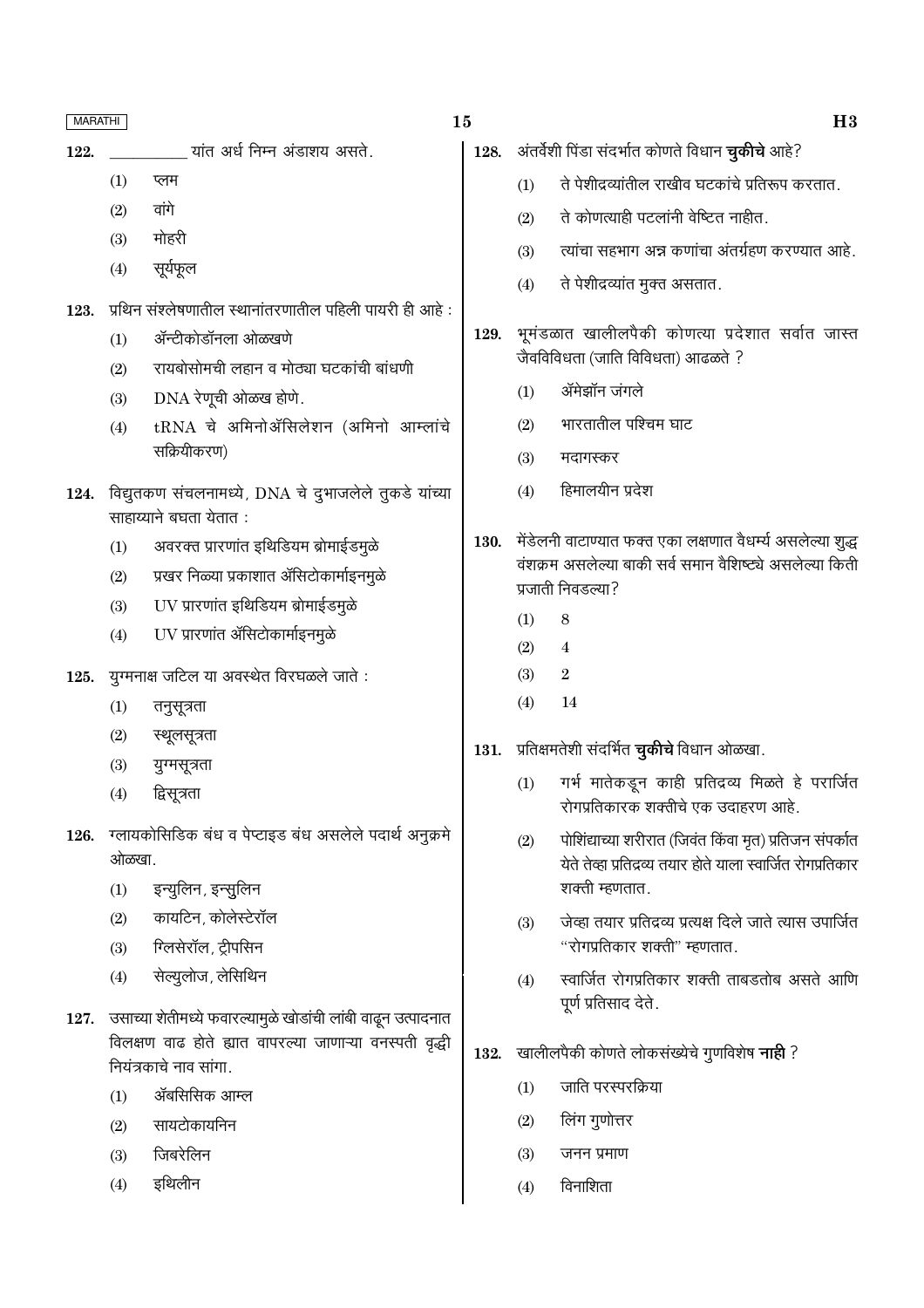$H3$ 

### **16**

**MARATHI** 

| 133. |                                                     |               |                    | खालीलपैकी <b>योग्य</b> जोडी निवडा : |                          |                                                          |      | 137. खालील कोणत्या कारणामुळे tert. butyl carbocation हे |                                                                                 |  |  |  |  |
|------|-----------------------------------------------------|---------------|--------------------|-------------------------------------|--------------------------|----------------------------------------------------------|------|---------------------------------------------------------|---------------------------------------------------------------------------------|--|--|--|--|
|      | (1)                                                 |               | एक्सोन्युक्लीएज    |                                     | $\blacksquare$           | DNA रेणूंमध्ये विशिष्ट                                   |      |                                                         | sec. butyl carbocation पेक्षा जास्त स्थिर आहे?                                  |  |  |  |  |
|      |                                                     |               |                    |                                     |                          | बिंदूवर कापतो                                            |      | (1)                                                     | बंधरहित संस्पंदन                                                                |  |  |  |  |
|      | (2)                                                 | लायगेज        |                    |                                     | $\blacksquare$           | दोन DNA रेणूंना                                          |      | (2)                                                     | $-CH_3$ गटांचा $-I$ परिणाम                                                      |  |  |  |  |
|      |                                                     |               |                    |                                     |                          | जोडतो                                                    |      | (3)                                                     | $-CH_3$ गटांचा $+R$ परिणाम                                                      |  |  |  |  |
|      | (3)                                                 | पॉलीमरेज      |                    |                                     | $\overline{\phantom{a}}$ | $DNA$ ला तुकड्यांमध्ये<br>कापतो                          |      | (4)                                                     | $-CH_3$ गटांचा $-R$ परिणाम                                                      |  |  |  |  |
|      | (4)                                                 | न्युक्लीएज    |                    |                                     | $\overline{\phantom{a}}$ | DNA च्या दोन<br>धाग्यांना दुभागतो                        | 138. | आहे?                                                    | खालील अभिक्रियेतील कार्बनच्या आक्सिडनांकातील बदल किती                           |  |  |  |  |
|      |                                                     |               |                    |                                     |                          |                                                          |      |                                                         | $\text{CH}_4(g) + 4\text{Cl}_2(g) \rightarrow \text{CCl}_4(l) + 4\text{HCl}(g)$ |  |  |  |  |
| 134. |                                                     |               |                    |                                     |                          | रात्रीच्या समयी व भल्या पहाटे गवताच्या पात्यांवर दवबिंदू |      | (1)                                                     | 0 ते $-4$                                                                       |  |  |  |  |
|      |                                                     | कारणीभूत आहे. |                    |                                     |                          | तयार होऊन जलोत्सर्जन होण्यास ___________ ही प्रक्रिया    |      | (2)                                                     | $+4$ ते $+4$                                                                    |  |  |  |  |
|      | (1)                                                 | रससंकोच       |                    |                                     |                          |                                                          |      | (3)                                                     | $0$ ते $+4$                                                                     |  |  |  |  |
|      | (2)                                                 | बाष्पोत्सर्जन |                    |                                     |                          |                                                          |      | (4)                                                     | $-4 \, \overline{\mathsf{d}} + 4$                                               |  |  |  |  |
|      | (3)                                                 | मूलदाब        |                    |                                     |                          |                                                          | 139. |                                                         | सुक्रोजच्या जलीय अपघटनेपासून _________<br>मिळते.                                |  |  |  |  |
|      | (4)                                                 | अंतःशोषण      |                    |                                     |                          |                                                          |      | (1)                                                     | $\alpha$ -D-Fructose + $\beta$ -D-Fructose                                      |  |  |  |  |
|      |                                                     |               |                    |                                     |                          |                                                          |      | (2)                                                     | $\beta$ -D-Glucose + $\alpha$ -D-Fructose                                       |  |  |  |  |
| 135. | खालीलपैकी कोणते बीजसुप्तावस्थेला कारणीभूत संदमक घटक |               |                    |                                     |                          |                                                          |      | (3)                                                     | $\alpha$ -D-Glucose + $\beta$ -D-Glucose                                        |  |  |  |  |
|      | नाही $?$                                            |               |                    |                                     |                          |                                                          |      | (4)                                                     | $\alpha$ -D-Glucose + $\beta$ -D-Fructose                                       |  |  |  |  |
|      | (1)                                                 |               |                    | पॅरा-ॲस्कोर्बिक आम्ल                |                          |                                                          | 140. | $Cr^{2+}$ आयनची गणना केलेली केवळ आभ्राम चुंबकीय आघूर्ण  |                                                                                 |  |  |  |  |
|      | (2)                                                 |               | जिबरेलिक आम्ल      |                                     |                          |                                                          |      |                                                         | आहे.                                                                            |  |  |  |  |
|      | (3)                                                 |               | ॲबसिसिक आम्ल       |                                     |                          |                                                          |      | (1)                                                     | 2.84 BM                                                                         |  |  |  |  |
|      | (4)                                                 |               | फीनॉलीक आम्ल       |                                     |                          |                                                          |      | (2)                                                     | 3.87 BM                                                                         |  |  |  |  |
|      |                                                     |               |                    |                                     |                          |                                                          |      | (3)                                                     | 4.90 BM                                                                         |  |  |  |  |
| 136. |                                                     |               |                    |                                     |                          | खालील जोड्या जुळवा व <b>योग्य</b> पर्याय ओळखा.           |      | (4)                                                     | 5.92 BM                                                                         |  |  |  |  |
|      | (a)                                                 |               | $CO(g) + H2(g)$    |                                     | (i)                      | $Mg(HCO3)2 +$<br>Ca(HCO <sub>3</sub> ) <sub>2</sub>      | 141. |                                                         | अस्तित्वात नसलेला रेणू ओळखा.                                                    |  |  |  |  |
|      |                                                     |               |                    |                                     |                          | इलेक्ट्रॉनची कमतरता                                      |      | (1)                                                     | $O_2$                                                                           |  |  |  |  |
|      | (b)                                                 | जडपणा         | पाण्याचा तात्पुरता |                                     | (ii)                     | असलेले हायड्राईड                                         |      | (2)                                                     | He <sub>2</sub>                                                                 |  |  |  |  |
|      | $\left( \mathrm{c}\right)$                          | $B_2H_6$      |                    |                                     | (iii)                    | सिंथेसिस वायू                                            |      | (3)<br>(4)                                              | $\mathrm{Li}_2$<br>$C_2$                                                        |  |  |  |  |
|      | (d)                                                 | $H_2O_2$      |                    |                                     | (iv)                     | प्रतलीय नसलेली                                           |      |                                                         |                                                                                 |  |  |  |  |
|      |                                                     |               |                    |                                     |                          | संरचना                                                   | 142. | बंध आहे?                                                | खालील कोणत्या सत्फरच्या ऑक्झोआम्लामध्ये $-0-0-$                                 |  |  |  |  |
|      |                                                     | (a)           | (b)                | $\left( \mathbf{c} \right)$         | (d)                      |                                                          |      | (1)                                                     | $H_2S_2O_7$ , पायरोसल्फ्यूरिक आम्ल                                              |  |  |  |  |
|      | (1)<br>(2)                                          | (i)<br>(iii)  | (iii)<br>(i)       | (ii)<br>(ii)                        | (iv)<br>(iv)             |                                                          |      | (2)                                                     | $H_2SO_3$ , सल्फ्यूरस आम्ल                                                      |  |  |  |  |
|      | (3)                                                 | (iii)         | (ii)               | (i)                                 | (iv)                     |                                                          |      | (3)                                                     | $H_2SO_4$ , सल्फ्यूरिक आम्ल                                                     |  |  |  |  |
|      | (4)                                                 | (iii)         | (iv)               | (ii)                                | (i)                      |                                                          |      | (4)                                                     | $H_2S_2O_8$ , पेरोक्सोडायसल्फ्यूरिक आम्ल                                        |  |  |  |  |
|      |                                                     |               |                    |                                     |                          |                                                          |      |                                                         |                                                                                 |  |  |  |  |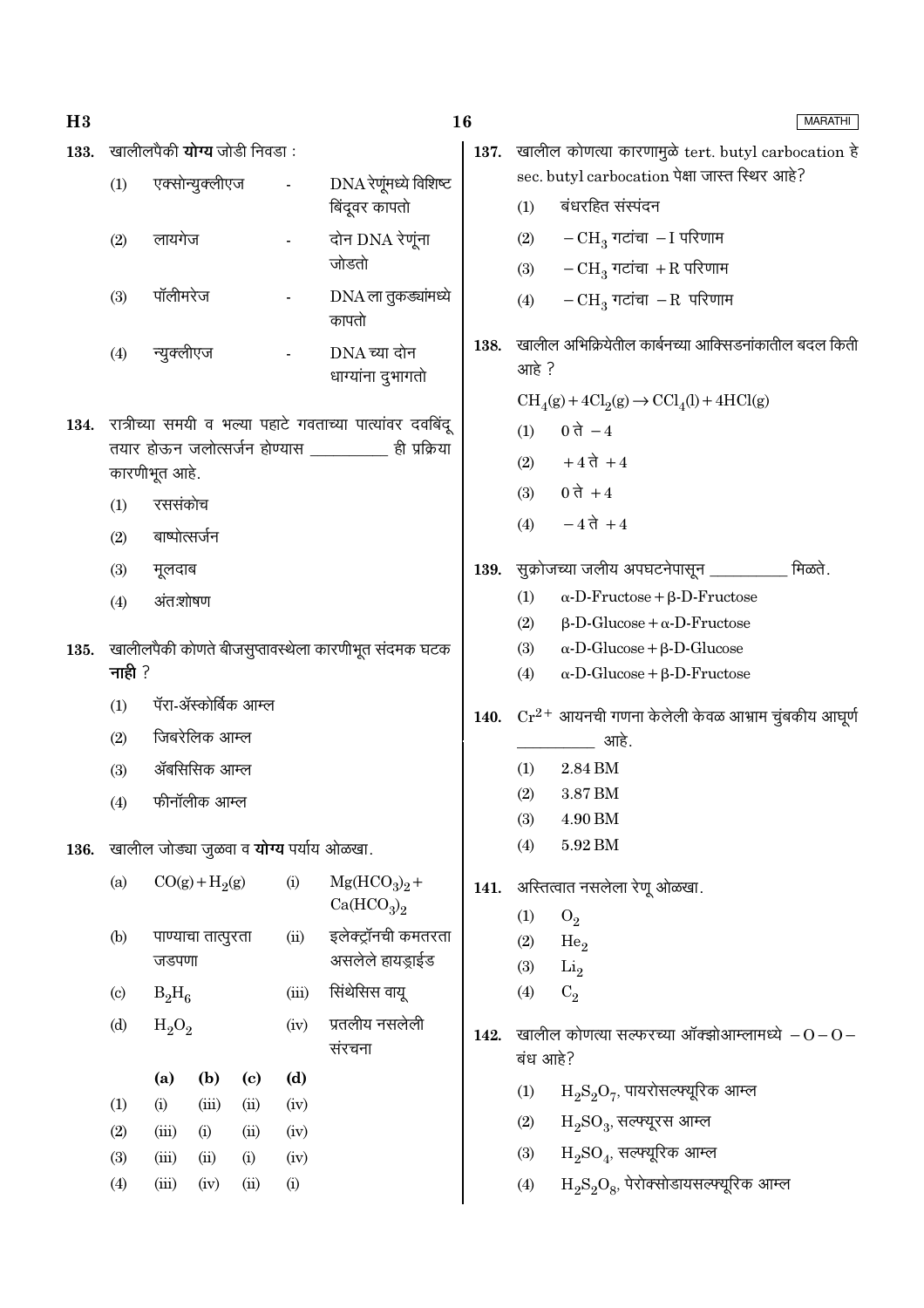- खालील सहबद्धींचा वाढत्या तीव्र क्षेत्राचा कोणता क्रम, सहबद्ध 143. संयुगे तयार करण्यासाठी **बरोबर** आहे ?
	- $CN^{-} < C_2O_4^{2-} < SCN^{-} < F^{-}$  $(1)$
	- $SCN^- < F^- < C_2O_4^{2-} < CN^ (2)$
	- $SCN^- < F^- < CN^- < C_2O_4^{2-}$  $(3)$
	- $F^-$  < SCN<sup>-</sup> < C<sub>2</sub>O<sup>2</sup><sup>-</sup> < CN<sup>-</sup>  $(4)$
- 144. वितळलेल्या  $\mathrm{CaCl}_2$  पासून 20 g कॅल्शिअम मिळण्यासाठी आवश्यक असलेल्या फॅरेडेंची (F) संख्या \_\_\_\_\_\_\_\_\_\_ आहे. (अणू वस्तुमान,  $Ca = 40 g mol^{-1}$ )
	- $(1)$  $\overline{4}$
	- $(2)$  $\mathbf{1}$
	- $(3)$  $\overline{2}$
	- $(4)$  $\mathcal{S}$
- 145. ॲसिटोन व मेथीलमॅग्नेशिअम क्लोराईड मधील अभिक्रियेच्या जलीय अपघटनानंतर \_\_\_\_\_\_\_\_\_ देईल.
	- Isobutyl alcohol  $(1)$
	- Isopropyl alcohol  $(2)$
	- $(3)$ Sec. butyl alcohol
	- Tert. butyl alcohol  $(4)$
- 146. खालील कोणते कटायनी निर्मलक आहे ?
	- $(1)$ सोडिअम dodecylbenzene sulphonate
	- सोडियम लॉरिल सल्फेट  $(2)$
	- सोडियम स्टिअरेट  $(3)$
	- Cetyltrimethyl ammonium bromide  $(4)$
- 147. चुकीचे विधान ओळखा :
	- क्रोमिअमची ऑक्सिडन स्थिती  $CrO_4^{2-}$  आणि  $(1)$  $Cr_2O_7^{2-}$  मधे सारखी नाही.
	- पाण्यामध्ये  $Cr^{2+}(d^4)$  हे  $Fe^{2+}(d^6)$  पेक्षा जास्त तीव्र  $(2)$ क्षपणक आहे.
	- गुणित ऑक्सिडन स्थिती व संकूले तयार करण्याच्या  $(3)$ क्षमतेमुळे, संक्रमण-धातू आणि त्यांची संयुगे उत्प्रेरक सक्रिय म्हणुन ओळखले जातात.
	- H, C किंवा N सारखे लहान अणू जेव्हा अणू धातूंच्या  $(4)$ स्फटिकी जालकातील पोकळ्यांमध्ये अडकतात. तेव्हा त्या संयुगांना आंतरकोशी संयुगे म्हणतात.
- 148. खालील कोणत्या अल्केनची वूर्टझ अभिक्रियेने जास्त प्राप्ती होऊ शकत नाही?
	- n-ब्यूटेन  $(1)$
	- n-हेक्झेन  $(2)$
	- 2.3-डायमिथाईलब्युटेन  $(3)$
	- n-हेप्टेन  $(4)$
- यूरिआची पाण्चाबरोबर अभिक्रिया होऊन  ${\bf A}$  तयार होते  ${\bf A}$  चे 149. अपघटन  $\bf{B}$  मधे होते.  $\bf{B}$  हे  $Cu^{2+}(aq)$  मधून पाठविल्यावर गर्द निळ्या रंगाचे C द्रावण मिळते. खालील कोणते सूत्र C चे आहे ?
	- $CuCO<sub>3</sub>·Cu(OH)<sub>2</sub>$  $(1)$
	- $(2)$  $CuSO<sub>4</sub>$
	- $[Cu(NH_3)_4]^2$ <sup>+</sup>  $(3)$
	- $(4)$  $Cu(OH)_{2}$
- 150. बेन्झिनचा गोठणांक घट स्थिरांक (Ke) 5.12 K kg mol<sup>-1</sup> आहे. बेन्झिन मध्ये अबाष्पनशील द्राव्य असलेल्या द्रावणाची मोललता 0.078 m आहे. त्या द्रावणाचा गोठणांक घट \_ आहे. (दोन दशांशचिन्हांपर्यंत वलयांकित केलेले)
	- $(1)$  $0.60K$
	- $(2)$  $0.20K$
	- $0.80K$  $(3)$
	- $(4)$  $0.40K$
- 151.  $^{175}_{71}$ Lu, मधील प्रोटॉन, न्यूट्रॉन आणि इलेक्ट्रॉनची संख्या अनुक्रमे \_\_\_\_\_\_\_\_\_\_ आहे.
	- $175, 104$  व  $71$  $(1)$
	- $71, 104$  व  $71$  $(2)$
	- $(3)$ 104, 71 व 71
	- $(4)$  $71, 71$  व  $104$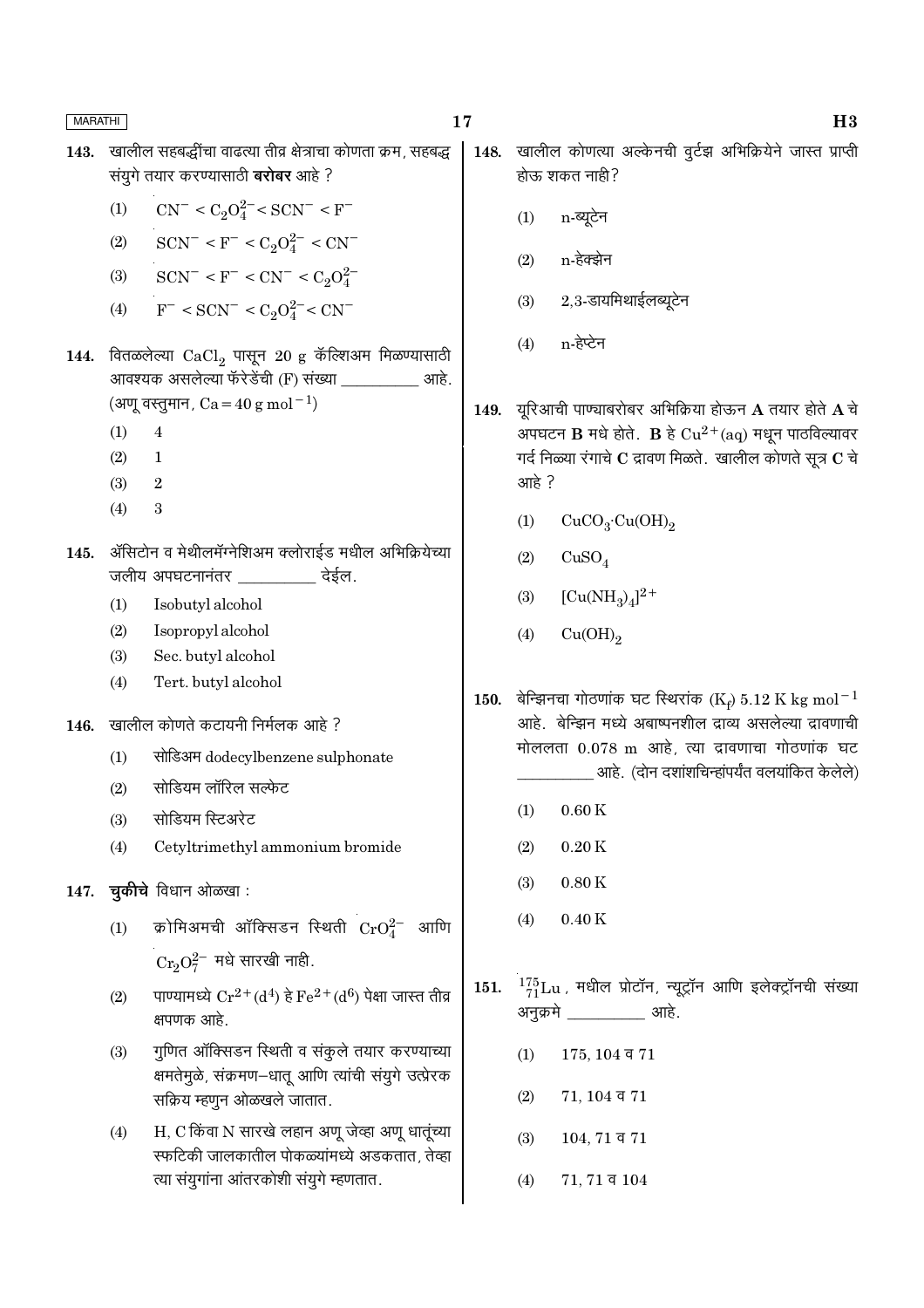खालील अभिक्रियांच्या क्रमामधील X संयुग ओळखा :  $(1)$  $CH<sub>3</sub>$ **CHO**  $(2)$  $Cl_2/h\nu$  $(3)$  $(4)$  $\mathrm{CCl}_3$ 155.  $(1)$  $(1)$  $(2)$  $(3)$  $(4)$ Cl 156. नाव  $(a)$  $(b)$ Unniltrium  $\left( \mathrm{c}\right)$  $\mathrm{CH_{2}Cl}$  $(d)$  $(1)$  $(2)$  $(3)$  $(4)$  $CHCl<sub>2</sub>$ आहे.  $(1)$  $(2)$  $(4)$  $(3)$  $(4)$ 158.  $(1)$  $(2)$ कच्या लोखंडाला साचेकाम करून विविध आकार देता  $(3)$ येते.  $(4)$ घडीव लोखंड हे 4% कार्बन असलेले अशुद्ध लोखंड आहे.  $(1)$  $CO<sub>2</sub>$ च्या निकासामुळे पुळीदार तांबे, पुळीदार दिसते.  $(2)$ निकेलचे बाष्प स्थिती शुद्धीकरण हे व्हॅन आर्केल पद्धतीने  $(3)$ केले जाते.  $(4)$ 

## 154. खालील कोणत्या रेणूंच्या संचाची द्विध्रुव आघूर्ण शून्य आहे ? बोरॉन ट्रायफ्लूओराईड, बेरिलिअम डायफ्लूओराईड, कार्बन डायऑक्साईड, 1.4-डायक्लोरोबेन्झिन

- अमोनिया, बेरिलिअम डायफ्लूओराईड, पाणी, 1.4-डायक्लोरोबेन्झिन
- बोरॉन ट्रायफ्लूओराईड, हायड्रोजन फ्लूओराईड, कार्बन डायऑक्साईड, 1.3-डायक्लोरोबेन्झिन
- नायट्रोजन ट्रायफ्लूओराईड, बेरिलिअम डायफ्लूओराईड, पाणी. 1.3-डायक्लोरोबेन्झिन
- कागद वर्णलेखन हे \_\_\_\_\_\_\_\_\_ चे उदाहरण आहे.
	- स्तंभ वर्णलेखन
	- अधिशोषण वर्णलेखन
	- विभाजन वर्णलेखन
	- पातळ—स्तर वर्णलेखन
- **चुकीची** जोडी ओळखा.

18

### $IUPAC$  कार्यालयीन नावे

- Unnilunium
- $(i)$ Mendelevium Lawrencium  $(ii)$

 $(iii)$ 

 $(iv)$ 

Seaborgium

Darmstadtium

- Unnilhexium
- Unununnium
- $(d)$ ,  $(iv)$
- $(a), (i)$
- $(b)$ ,  $(ii)$
- $(c)$ ,  $(iii)$
- 157.  $Ni(OH)_{2}$ ची 0.1 M NaOH मधील द्रावणीयता शोधून काढा. दिलेले आहे ionic product  $\mathrm{Ni(OH)}_2$  साठी  $2 \times 10^{-15}$ 
	- $1 \times 10^8$  M
	- $2 \times 10^{-13}$  M
	- $2 \times 10^{-8}$  M
	- $1 \times 10^{-13}$  M
- खालील कोणते नैसर्गिक बहुवारिक आहे ?
	- poly (Butadiene-acrylonitrile)
	- $cis-1.4$ -polvisoprene
	- poly (Butadiene-styrene)
	- polybutadiene
- $159.$  विरल NaOH च्या उपस्थितीत बेन्झाल्डिहाईड व ॲसिटोफिनोन मधील अभिक्रियेला समजतात.
	- काट–अल्डॉल संघनन
	- अल्डॉल संघनन
	- कॅनिझॅरोची अभिक्रिया
	- काट–कॅनिझॅरोची अभिक्रिया

### **MARATHI**





- खालील **बरोबर** असलेले विधान ओळखा : 153.
	- $(1)$
	- $(2)$
	- $(3)$
	- $(4)$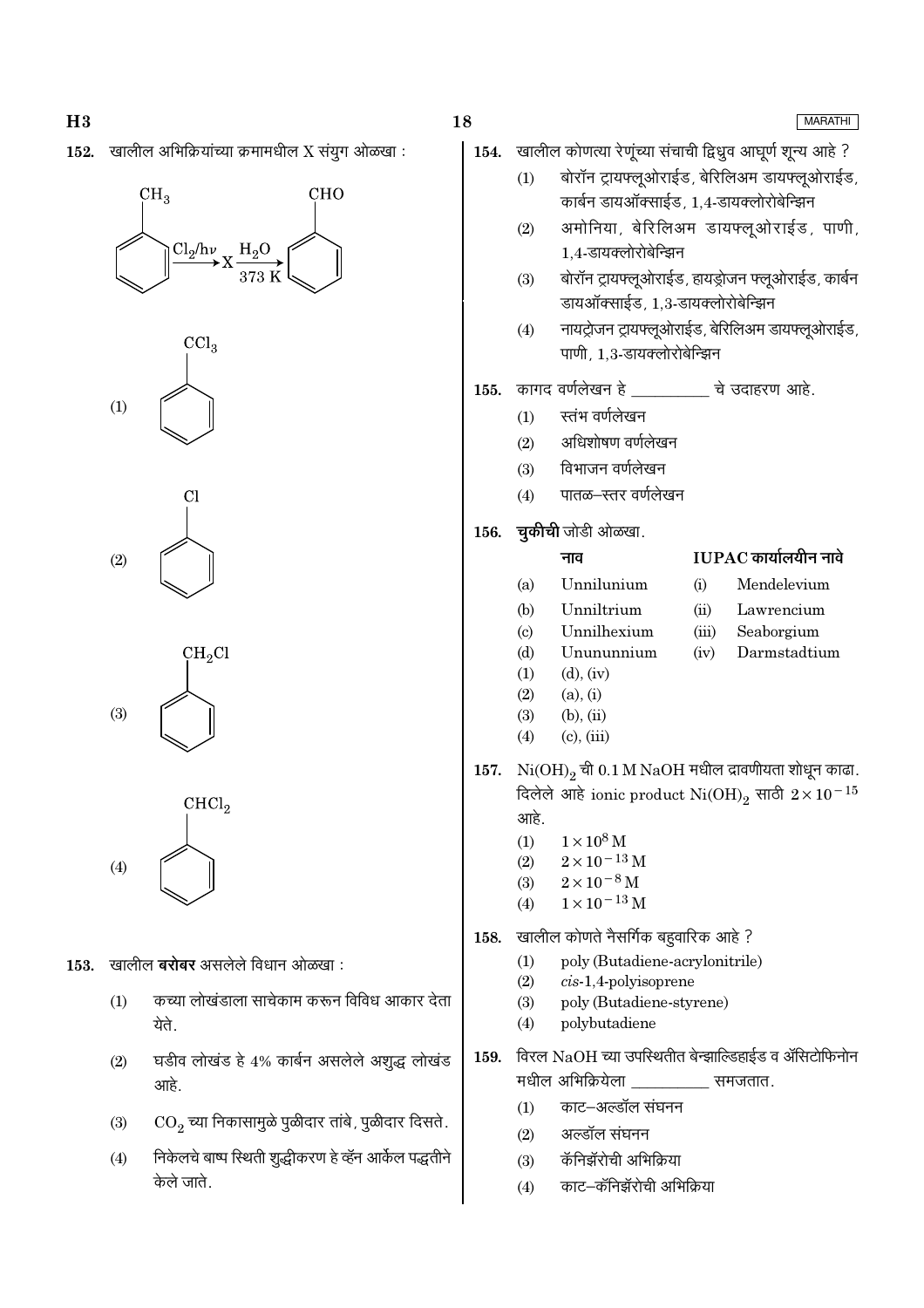खालील कोणते मिश्रण राऊल्टच्या नियमापासून धन विचलन 160. दर्शविते ?

- Chloroethane + Bromoethane  $(1)$
- Ethanol + Acetone  $(2)$
- Benzene + Toluene  $(3)$
- $Acetone + Chloroform$  $(4)$
- 161. पहिल्या अभिक्रिया कोटीचा वेग स्थिरांक  $4.606 \times 10^{-3}$  s<sup>-1</sup> आहे.  $2.0 g$  अभिकरण  $0.2 g$  पर्यंत कमी होण्यासाठी लागणारा वेळ आहे.
	- $1000 s$  $(1)$
	- $(2)$  $100 s$
	- $200 s$  $(3)$
	- $(4)$  $500 s$
- 162. CaCl, MgCl, व NaCl च्या द्रावणातून HCl पाठविला. खालील कोणते संयुगाचे (संयुगांचे) स्फटिकीकरण होईल ?
	- NaCl,  $MgCl<sub>2</sub>$ व CaCl<sub>2</sub>  $(1)$
	- $MgCl<sub>2</sub>$  व  $CaCl<sub>2</sub>$  दोन्ही  $(2)$
	- $(3)$ फक्त NaCl
	- फक्त  $MgCl<sub>2</sub>$  $(4)$
- 163. समोष्ण स्थितीत आदर्श वायुच्या मुक्त प्रसरणासाठीचा योग्य पर्याय आहे.
	- $q > 0$ ,  $\Delta T > 0$  आणि  $w > 0$  $(1)$
	- $q = 0$ ,  $\Delta T = 0$  आणि  $w = 0$  $(2)$
	- $q = 0$ ,  $\Delta T < 0$  आणि  $w > 0$  $(3)$
	- $q < 0$ ,  $\Delta T = 0$  आणि  $w = 0$  $(4)$
- 164. खालील बरोबर असलेली विधाने ओळखा:
	- आईसक्रीम व शीत अन्नासाठी प्रशीतक म्हणुन  $\mathrm{CO}_2(\mathrm{g})$  $(a)$ वापरतात.
	- $C_{60}$  संरचनेत सहा सदस्यांच्या 12 कार्बन कड्या व  $(b)$ पाच सदस्यांच्या 20 कार्बन कड्या असतात.
	- ZSM-5 हे एक प्रकारचे झिओलाईट अल्कोहोलचे  $(c)$ गॅसोलिन मधे रूपांतर करण्यासाठी वापरतात.
	- CO हा रंगहीन व वास नसलेला वाय आहे.  $(d)$
	- (c) व (d) फक्त  $(1)$
	- (a), (b) व (c) फक्त  $(2)$
	- $(a)$  व  $(c)$  फक्त  $(3)$
	- (b) व (c) फक्त  $(4)$

 $H3$ 

165. Sucrose जलीय अपघटन खालील अभिक्रियेद्वारे दिले आहे.

Sucrose +  $H_2O \rightleftharpoons Glucose + Fructose$ 

300 K तापमानास समतोल स्थिरांक (K<sub>c</sub>)  $2 \times 10^{13}$  आहे, तर त्याच समान तापमानास  $\Delta_\text{\tiny a} \mathrm{G}^\ominus$  ची किंमत असेल.

- $-8.314 \,\mathrm{J}$  mol<sup>-1</sup>K<sup>-1</sup>×300 K×ln(4×10<sup>13</sup>)  $(1)$
- $-8.314 \text{ J} \text{ mol}^{-1} \text{K}^{-1} \times 300 \text{ K} \times \ln(2 \times 10^{13})$  $(2)$
- 8.314 J mol<sup>-1</sup>K<sup>-1</sup> × 300 K × ln(2 × 10<sup>13</sup>)  $(3)$
- $8.314 J \text{ mol}^{-1} \text{K}^{-1} \times 300 \text{ K} \times \ln(3 \times 10^{13})$  $(4)$

166. खालील कोणते अमाईन, हे कार्बिलअमाईन परीक्षा देईल?

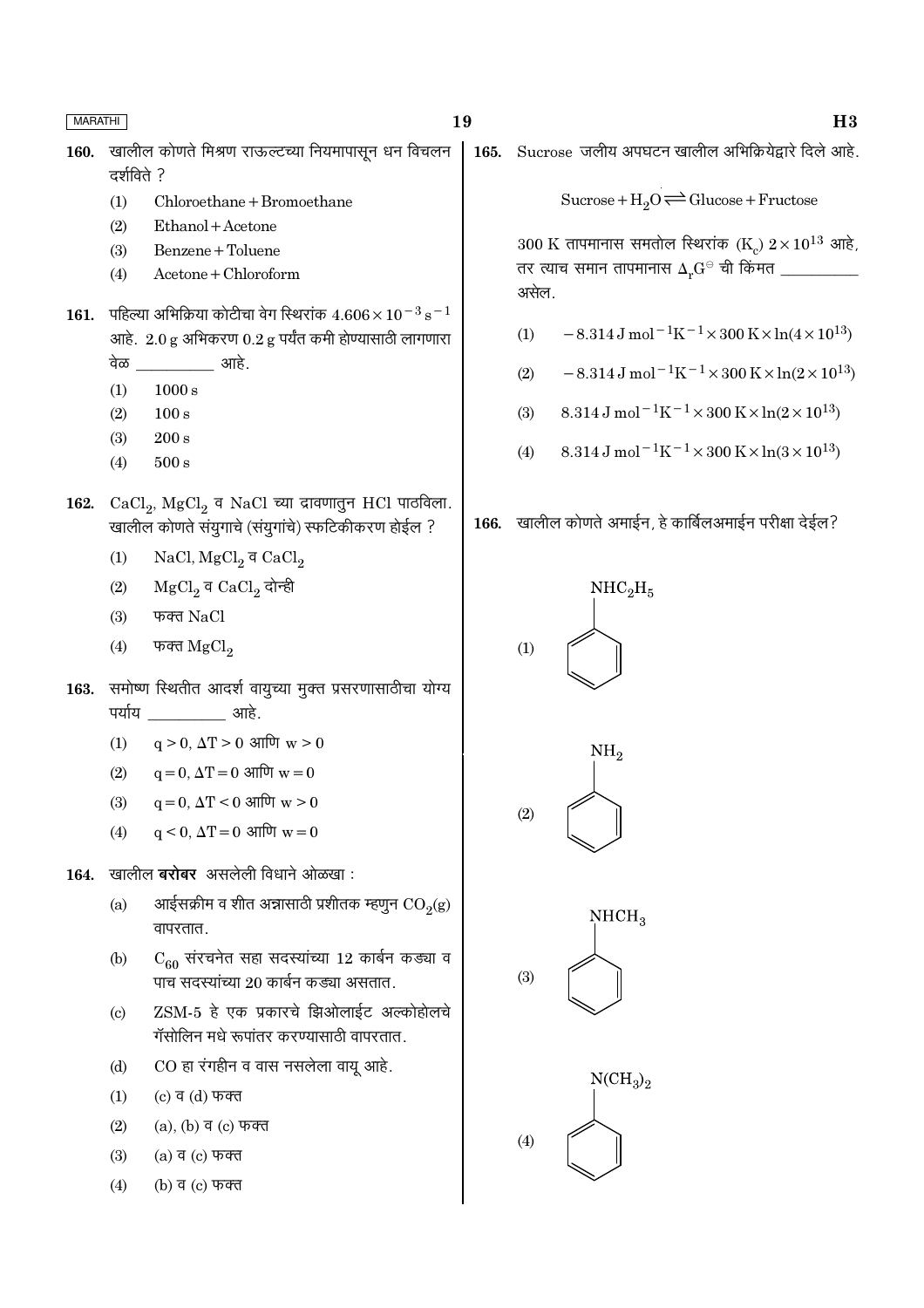$H3$ 

**MARATHI** 

देतो. त्याची संरचना आहे:  $CH_2CH_2CH_3$  $(1)$  $CH = CH - CH<sub>3</sub>$  $(2)$  $\rm CH_2\!-\!CH_2\!-\!CH_3$ 170.  $(3)$  $CH_2-CH=CH_2$  $(4)$ 171. 168. ॲनिसोलचे खंडन HI बरोबर केल्यास मिळते.  $\mathbf I$  $(1)$  $+ C<sub>2</sub>H<sub>5</sub>OH$ 172. **OH**  $(2)$  $+CH<sub>3</sub>I$  $(3)$  $+CH<sub>3</sub>OH$ 173. **OH**  $(4)$  $+ C<sub>2</sub>H<sub>5</sub>I$  $(4)$ 

| 167. | एक अल्किन ओझोननी अपघटनाने मिथेनल हा एक उत्पाद<br>देतो. त्याची संरचना आहे: | 169. | 2-ब्रोमो-पेन्टेनची विलोपन अभिक्रियेमुळे पेन्ट-2-ईन मिळणारी<br>अभिक्रिया आहे:                                |  |  |
|------|---------------------------------------------------------------------------|------|-------------------------------------------------------------------------------------------------------------|--|--|
|      | $CH_2CH_2CH_3$                                                            |      | $\beta$ -विलोपन अभिक्रिया<br>(a)                                                                            |  |  |
|      |                                                                           |      | $Z$ aitsev नियमाचे पालन करते<br>(b)                                                                         |  |  |
|      | (1)                                                                       |      | डिहायड्रोहॅलोजिनेशन अभिक्रिया<br>$\left( \circ \right)$                                                     |  |  |
|      |                                                                           |      | निर्जलन अभिक्रिया<br>(d)                                                                                    |  |  |
|      | $CH = CH - CH3$                                                           |      | (a), (b), (d)<br>(1)                                                                                        |  |  |
|      |                                                                           |      | (a), (b), (c)<br>(2)                                                                                        |  |  |
|      | (2)                                                                       |      | (3)<br>(a), (c), (d)                                                                                        |  |  |
|      |                                                                           |      | (b), (c), (d)<br>(4)                                                                                        |  |  |
|      | $CH_2-CH_2-CH_3$                                                          |      |                                                                                                             |  |  |
|      |                                                                           | 170. | अभिक्रियेतील अभिकरणाची संहति वाढविल्यास<br>मध्ये बदल होतो.                                                  |  |  |
|      | (3)                                                                       |      |                                                                                                             |  |  |
|      |                                                                           |      | संघात वारंवारता<br>(1)                                                                                      |  |  |
|      | $CH_2-CH=CH_2$                                                            |      | सक्रियण ऊर्जा<br>(2)                                                                                        |  |  |
|      |                                                                           |      | अभिक्रिया उष्मा<br>(3)                                                                                      |  |  |
|      | (4)                                                                       |      | सीमा ऊर्जा<br>(4)                                                                                           |  |  |
|      |                                                                           | 171. | खालील कोणते ॲमिनो आम्ल हे आम्लारी आहे ?                                                                     |  |  |
| 168. | ॲनिसोलचे खंडन HI बरोबर केल्यास<br>मिळते.                                  |      | Lysine<br>(1)                                                                                               |  |  |
|      |                                                                           |      | Serine<br>(2)                                                                                               |  |  |
|      |                                                                           |      | Alanine<br>(3)                                                                                              |  |  |
|      | (1)                                                                       |      | (4)<br>Tyrosine                                                                                             |  |  |
|      | $+ C2H5OH$                                                                |      |                                                                                                             |  |  |
|      |                                                                           | 172. | खालील धातू खूप विकरे सक्रिय करणारा, ग्लुकोजच्या ऑक्सिडन<br>मधे भाग घेऊन ATP तयार करणारा व सोडियम बरोबर चेता |  |  |
|      | <b>OH</b>                                                                 |      | निर्देशक पारगमनसाठी जबाबदार असलेला आयन आहे:                                                                 |  |  |
|      | $(2)$<br>$+CH3I$                                                          |      | पोटॅशिअम<br>(1)                                                                                             |  |  |
|      |                                                                           |      | लोखंड<br>(2)                                                                                                |  |  |
|      |                                                                           |      | तांबे<br>(3)                                                                                                |  |  |
|      |                                                                           |      | कॅल्शियम<br>(4)                                                                                             |  |  |
|      | (3)<br>$+CH3OH$                                                           | 173. |                                                                                                             |  |  |
|      |                                                                           |      | $2Cl(g) \rightarrow Cl_2(g)$ या अभिक्रियेसाठी खालील कोणते पर्याय                                            |  |  |
|      |                                                                           |      | योग्य आहे ?                                                                                                 |  |  |
|      | <b>OH</b>                                                                 |      | $\Delta_{\rm r} H < 0$ व $\Delta_{\rm r} S < 0$<br>(1)                                                      |  |  |
|      |                                                                           |      | $\Delta_r H > 0$ व $\Delta_r S > 0$<br>(2)                                                                  |  |  |
|      | (4)<br>$+ CoHz$                                                           |      | $\Delta_{\rm r}{\rm H} > 0$ व $\Delta_{\rm r}{\rm S} < 0$<br>(3)                                            |  |  |

 $\Delta_{\rm r}{\rm H}$  < 0 व  $\Delta_{\rm r}{\rm S}$  > 0

- 
- 

- -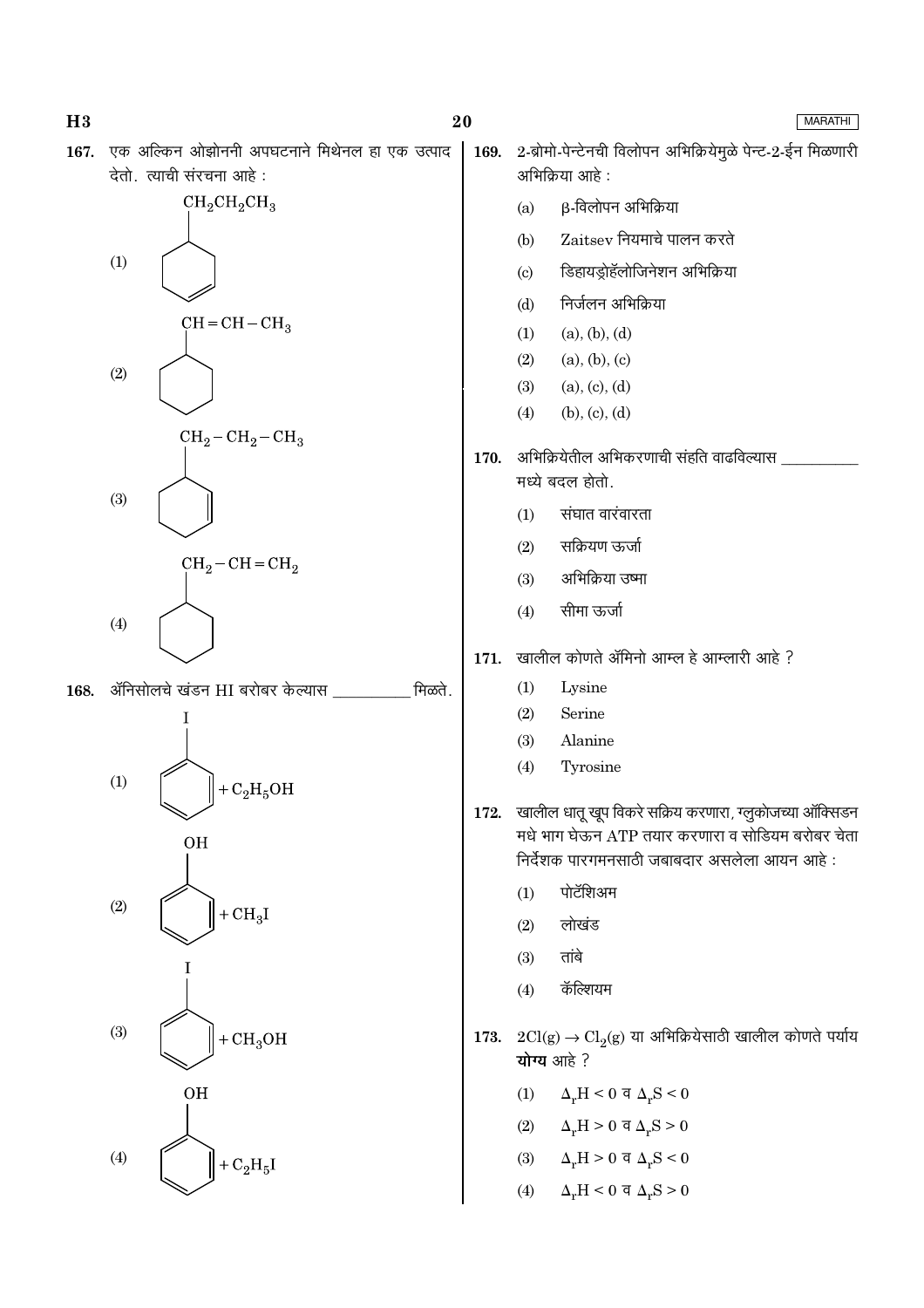174. खालील जोड्या जूळवा:

|                                      | ऑक्साईड                     | गुणधर्म |       |           |  |  |  |
|--------------------------------------|-----------------------------|---------|-------|-----------|--|--|--|
| (a)                                  | CO                          |         | (i)   | आम्लारि   |  |  |  |
| (b)                                  | BaO                         |         | (ii)  | उदासीन    |  |  |  |
| $\left( \mathrm{c}\right)$           | $\mathrm{Al}_2\mathrm{O}_3$ |         | (iii) | आम्लधर्मी |  |  |  |
| (d)                                  | $Cl_2O_7$                   |         | (iv)  | उभयधर्मी  |  |  |  |
| खालील कोणता पर्याय <b>बरोबर</b> आहे? |                             |         |       |           |  |  |  |
|                                      | (a)                         | (b)     | (c)   | (d)       |  |  |  |
| (1)                                  | (iv)                        | (iii)   | (ii)  | (i)       |  |  |  |
| (2)                                  | (i)                         | (ii)    | (iii) | (iv)      |  |  |  |
| (3)                                  | (ii)                        | (i)     | (iv)  | (iii)     |  |  |  |
| (4)                                  | (iii)                       | (iv)    | (i)   | (ii)      |  |  |  |

- 175. Zeta विभवाचे मापन हे कोलॉइडी द्रावणाचे कोणते गुणधर्म निश्चित करण्यासाठी वापरतात ?
	- कोलॉइडी कणांचा आकार  $(1)$
	- विष्यंदिता  $(2)$
	- द्रावणीयता  $(3)$
	- कोलॉइडी कणांची स्थैर्यता  $(4)$
- 176.  $N_2$  व Ar वायुंच्या एक नळकांड्यातील मिश्रणात 7 g  $N_2$  व 8 g Ar आहे. जर नळकांड्यातील वायुंच्या मिश्रणाचा एकूण दाब 27 bar आहे, नायट्रोजनचा आंशिक दाब असेल.

[अणु वस्तुमान: N = 14, Ar = 40 (g mol<sup>-1</sup> मध्ये) वापरा]

- $(1)$ 18 bar
- $(2)$ 9<sub>bar</sub>
- $(3)$  $12<sub>bar</sub>$
- $(4)$  $15<sub>bar</sub>$
- 177. कार्बन मोनॉक्साइड संबंधी खालील कोणते विधान बरोबर नाही $?$ 
	- अपूर्ण ज्वलनामुळे ते तयार होते.  $(1)$
	- ते कार्बोक्सीहिमोग्लोबिन तयार करते.  $(2)$
	- रक्ताची ऑक्सिजन वाहून नेण्याची क्षमता कमी करते.  $(3)$
	- कार्बोक्सीहिमोग्लोबिन (CO ला बांधलेले हिमोग्लोबिन)  $(4)$ हे ऑक्सीहिमोग्लोबिन पेक्षा कमी स्थायी (less stable) आहे.
- 178. अंत:केंद्रित घनाकृति संरचना (bcc) असलेल्या मूलद्रव्याच्या कोशाच्या बाजूची लांबी 288 pm आहे, तर त्याची आण्विक ्याहे. त्रिज्या
	- $\frac{4}{\sqrt{2}}\times288~\text{pm}$  $(1)$ (2)  $\frac{\sqrt{3}}{4} \times 288 \text{ pm}$ (3)  $\frac{\sqrt{2}}{4} \times 288 \text{ pm}$
	- $\frac{4}{\sqrt{3}} \times 288$  pm  $(4)$
- 179. खालील कोणत्या एकात अणुंची संख्या सर्वाधिक आहे ?
	- 1 g चे Li(s) [Li चे अणु वस्तूमान = 7]  $(1)$
	- $1 g ddot{a} A g(s) [Ag d d d \overline{a} g]$ वस्तुमान =  $108$ ]  $(2)$
	- $1 g \overrightarrow{\sigma} Mg(s)$  [Mg चे अणू वस्तूमान = 24]  $(3)$
	- 1 g चे O<sub>2</sub>(g) [O चे अणु वस्तुमान = 16]  $(4)$
- 180. प्लॅटिनम (Pt) इलेक्ट्रोड वापरून विरल सल्फ्यूरिक आम्लाचे विद्युत अपघटन केल्यास ॲनोडला मिळणारे उत्पाद असेल:
	- $(1)$  $SO_2$  वायू
	- हायड्रोजन वायू  $(2)$
	- $(3)$ ऑक्सिजन वाय
	- $H<sub>2</sub>S$  वायू  $(4)$

 $-$  0  $\Omega$  o -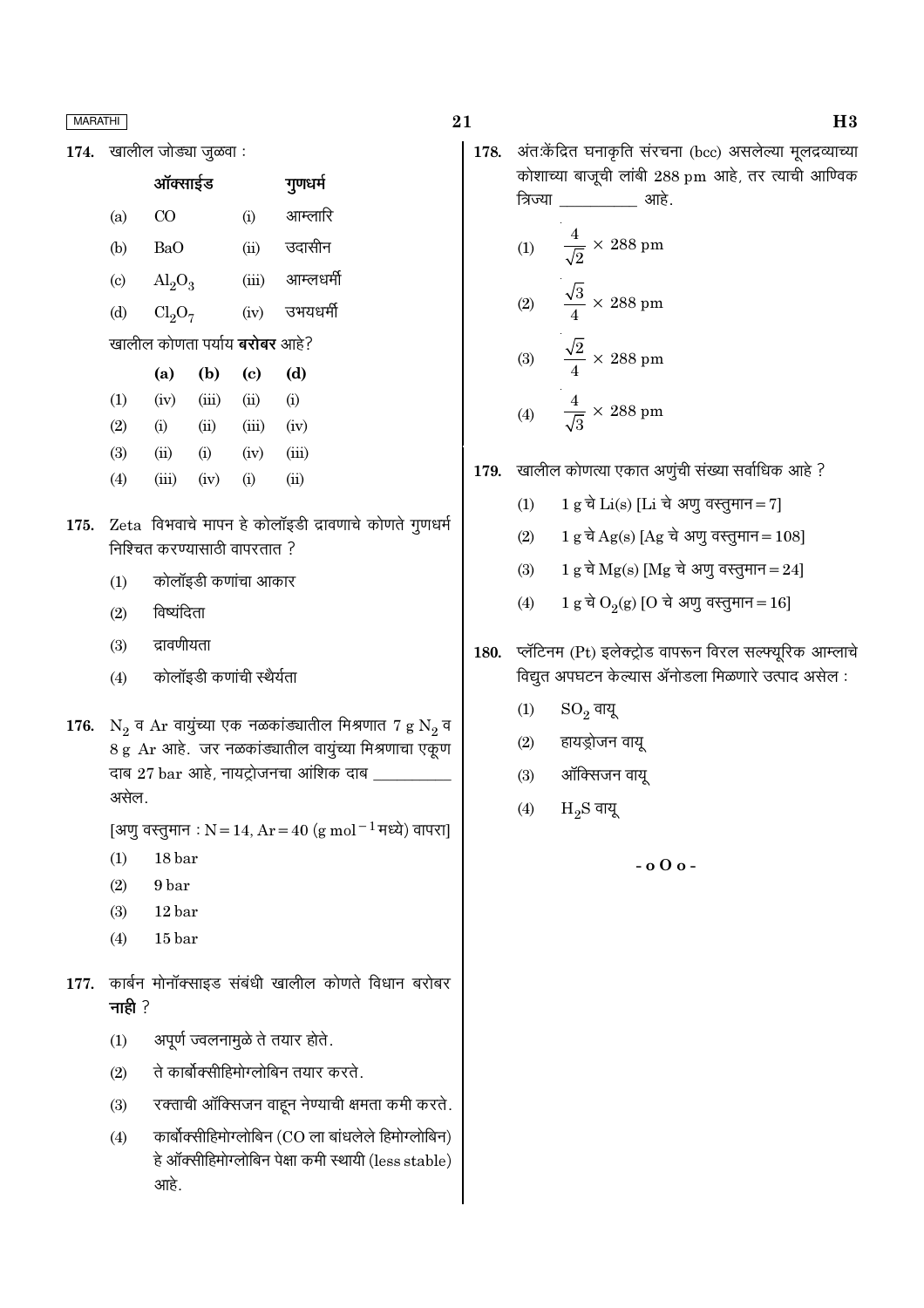Space For Rough Work / कच्च्या कामासाठी जागा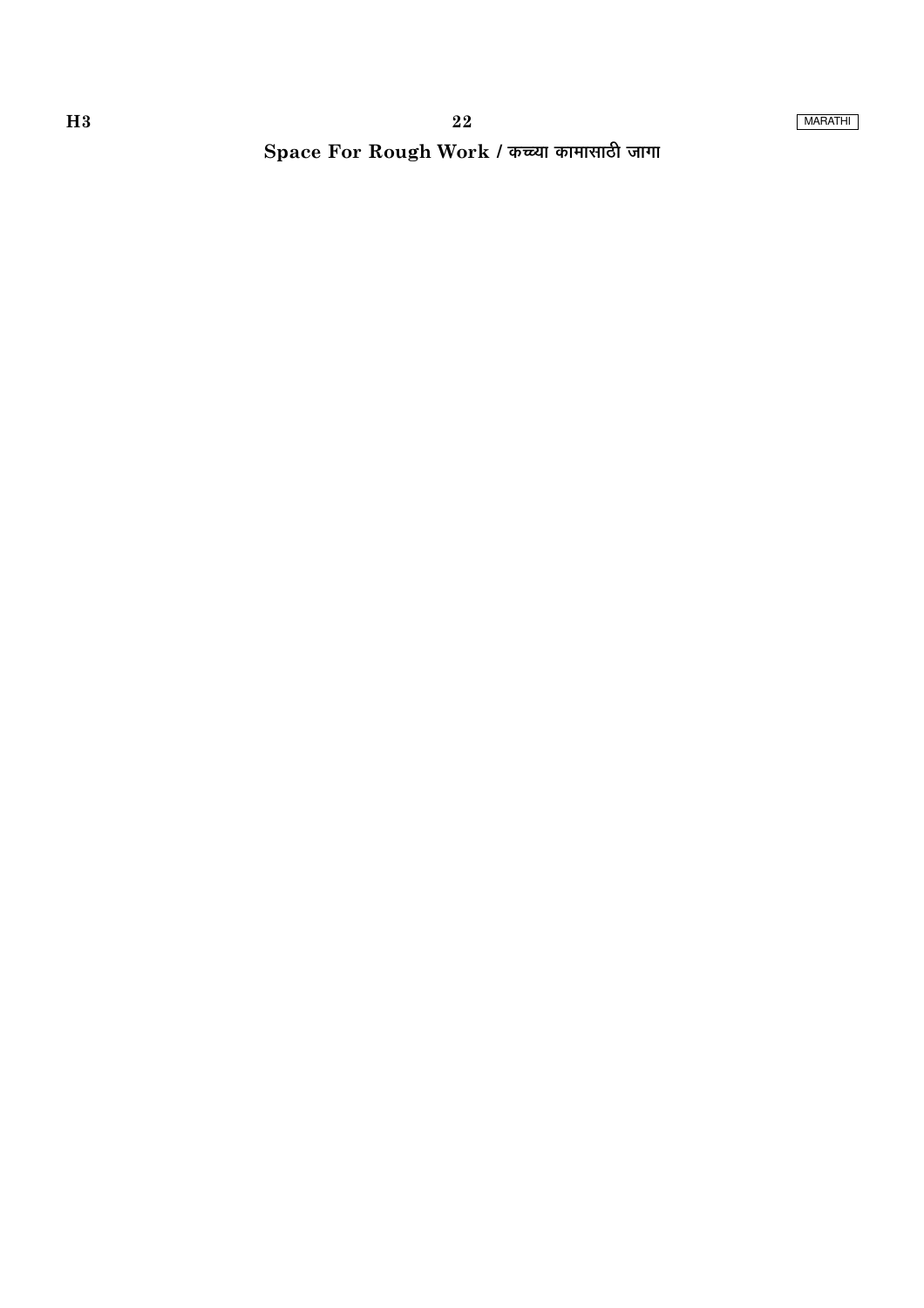# Space For Rough Work / कच्च्या कामासाठी जागा